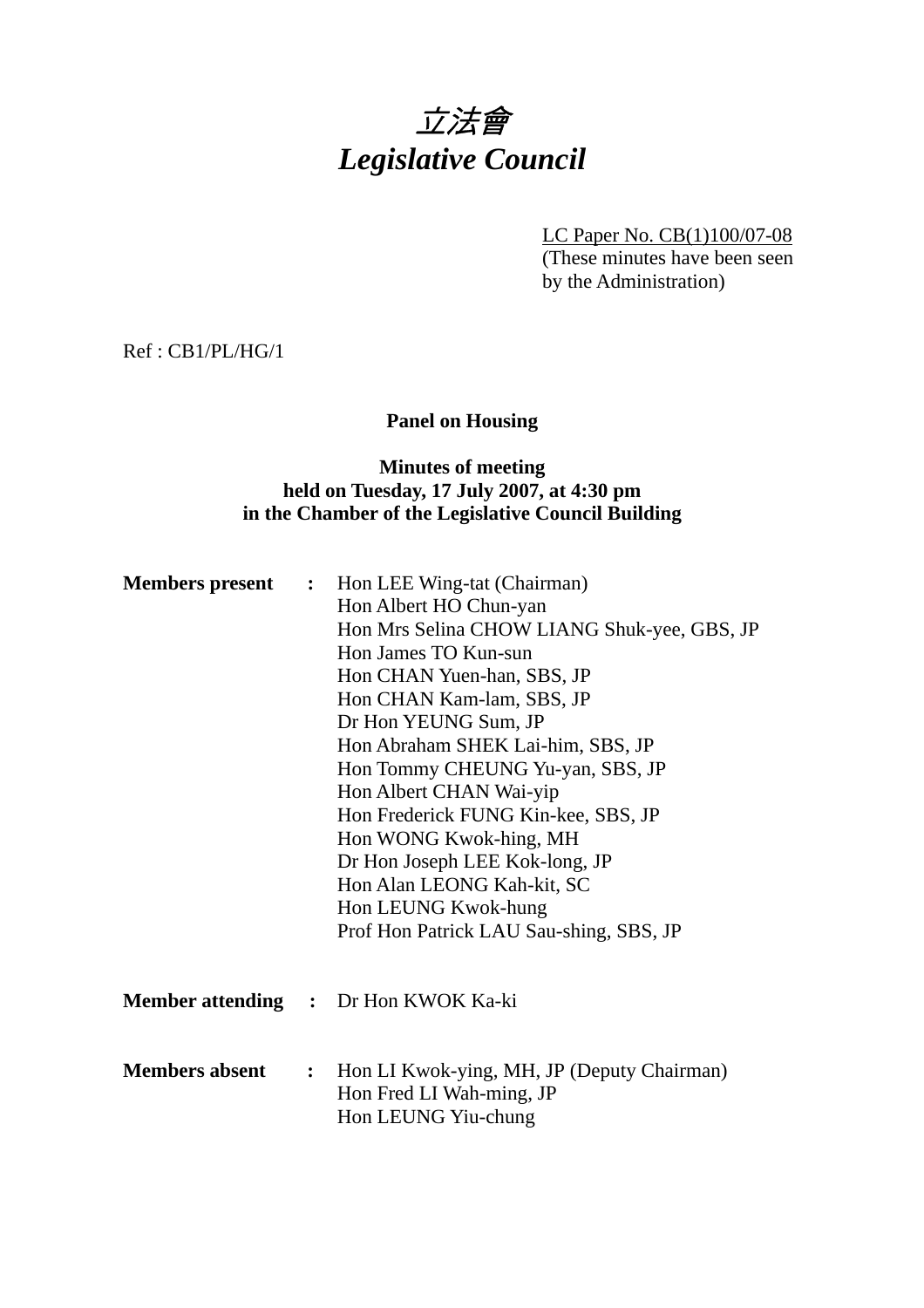| <b>Public officers</b><br>attending | $\ddot{\cdot}$ | Agenda Item III                                                                                        |  |  |  |  |
|-------------------------------------|----------------|--------------------------------------------------------------------------------------------------------|--|--|--|--|
|                                     |                | Miss Mary CHOW Shuk-ching, JP<br>Acting Permanent Secretary for Transport and Housing<br>(Housing)     |  |  |  |  |
|                                     |                | Mr K K YEUNG<br>Principal Assistant Secretary (Private Housing)<br><b>Transport and Housing Bureau</b> |  |  |  |  |
|                                     |                | <b>Agenda Item IV</b>                                                                                  |  |  |  |  |
|                                     |                | Ms Eva CHENG, JP<br>Secretary for Transport and Housing                                                |  |  |  |  |
|                                     |                | Miss Mary CHOW Shuk-ching, JP<br>Acting Permanent Secretary for Transport and Housing<br>(Housing)     |  |  |  |  |
|                                     |                | Mr LAU Kai-hung, JP<br>Deputy Director (Estate Management)<br><b>Housing Department</b>                |  |  |  |  |
|                                     |                | Ms Ada FUNG Yin-suen, JP<br>Deputy Director (Development & Construction)<br><b>Housing Department</b>  |  |  |  |  |
| <b>Attendance by</b><br>invitation  | $\ddot{\cdot}$ | Agenda Item III                                                                                        |  |  |  |  |
|                                     |                | The Hong Kong Institute of Surveyors                                                                   |  |  |  |  |
|                                     |                | Mr Raymond CHAN<br>President                                                                           |  |  |  |  |
|                                     |                | Ms Serena LAU<br>Chairman, General Practice Division                                                   |  |  |  |  |
|                                     |                | The Real Estate Developers Association of Hong Kong                                                    |  |  |  |  |
|                                     |                | Mr Stewart LEUNG<br>Vice Chairman<br><b>Executive Committee</b>                                        |  |  |  |  |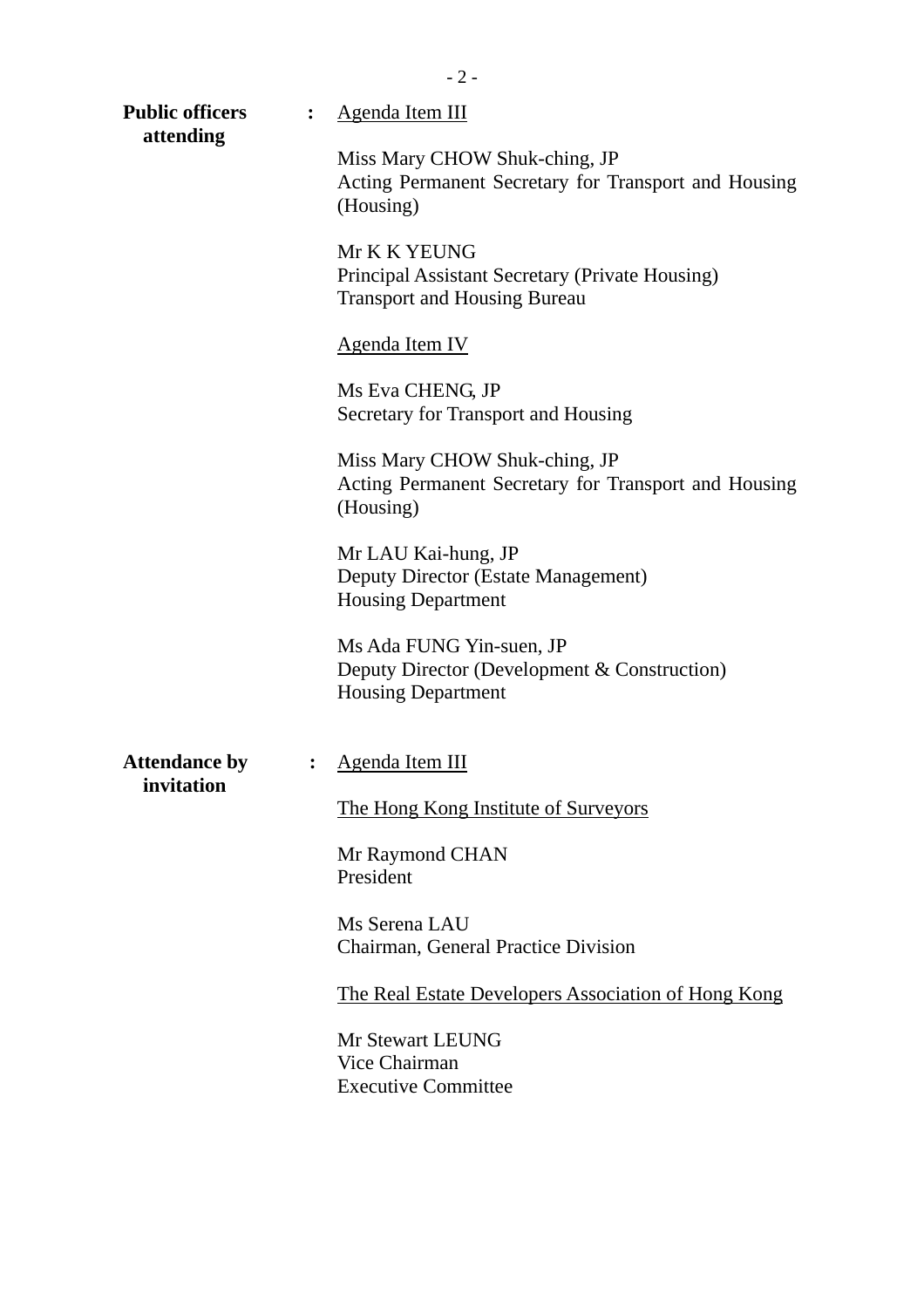Mr Louis LOONG Secretary General

Mr Eric CHOW Representative

Mr Tony TSE Representative

Mr Emmanuel YIP Representative

Mr Wilson WONG Representative

Mr Wilson CHAN Representative

Mr Derek CHUNG Representative

Mr Ricky WONG Representative

#### Consumer Council

Ms Connie LAU Chief Executive

Ms Vera TAM Chief Research & Trade Practices Officer

Estate Agents Authority

Ms Sandy CHAN Chief Executive Officer

Mr Pius CHENG Director of Regulatory Affairs & General Counsel

**Clerk in attendance :** Ms Connie SZETO Chief Council Secretary (1)6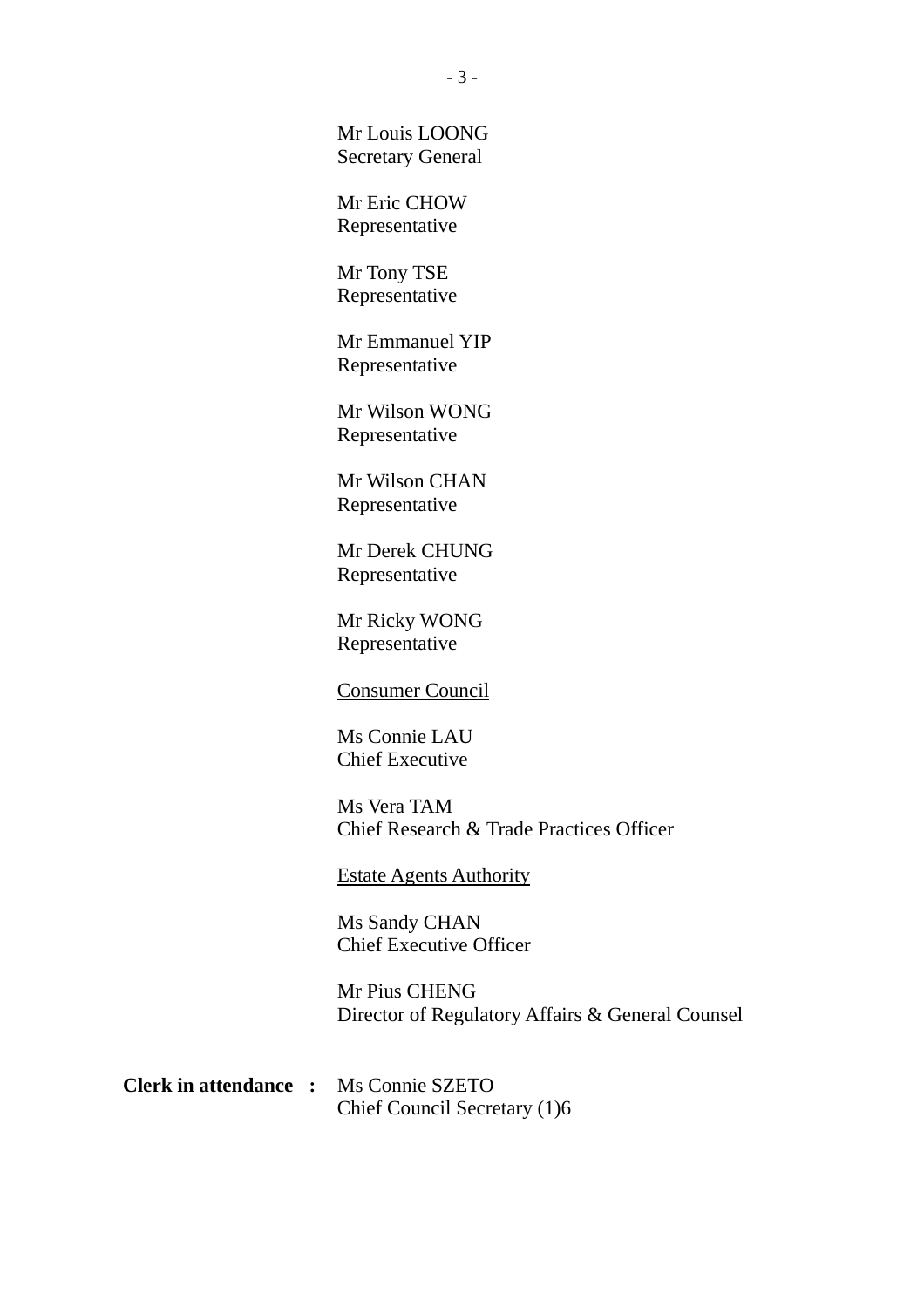**Staff in attendance :** Ms Sarah YUEN Senior Council Secretary (1)6 Mr Anthony CHU Council Secretary (1)2

> Ms Michelle NIEN Legislative Assistant (1)9

#### Action

### **I Confirmation of minutes**

 $(LC$  Paper No.  $CB(1)2079/06-07$  -- Minutes of meeting on 2 April 2007)

The minutes of the meeting held on 2 April 2007 were confirmed.

# **II Information papers issued since last meeting**

 $(LC$  Paper No.  $CB(1)1846/06-07(01)$  -- Land Registry Statistics

LC Paper No.  $CB(1)2068/06-07(01)$  -- Land Registry Statistics)

2. Members noted that the above information papers had been issued since the last regular meeting held on 4 June 2007.

| III | Disclosure of saleable area in sales description for residential<br>properties |                                                                                                                       |  |  |  |  |  |  |  |  |  |  |
|-----|--------------------------------------------------------------------------------|-----------------------------------------------------------------------------------------------------------------------|--|--|--|--|--|--|--|--|--|--|
|     | Papers for this meeting                                                        |                                                                                                                       |  |  |  |  |  |  |  |  |  |  |
|     | (LC Paper No. $CB(1)2084/06-07(01)$ -- Submission from the Hong Kong           | <b>Institute of Surveyors</b>                                                                                         |  |  |  |  |  |  |  |  |  |  |
|     | (LC Paper No. $CB(1)2084/06-07(02)$ -- Information paper provided by           | the Administration                                                                                                    |  |  |  |  |  |  |  |  |  |  |
|     | LC Paper No. $CB(1)2084/06-07(03)$ -- Letter dated 9 July 2007 from the        | Chairman to the Administration                                                                                        |  |  |  |  |  |  |  |  |  |  |
|     | LC Paper No. $CB(1)2135/06-07(01)$ -- The Administration's reply to the        | letter dated 9 July 2007 from the<br>Chairman to the Administration<br>(LC)<br>No.<br>Paper<br>$CB(1)2084/06-07(03))$ |  |  |  |  |  |  |  |  |  |  |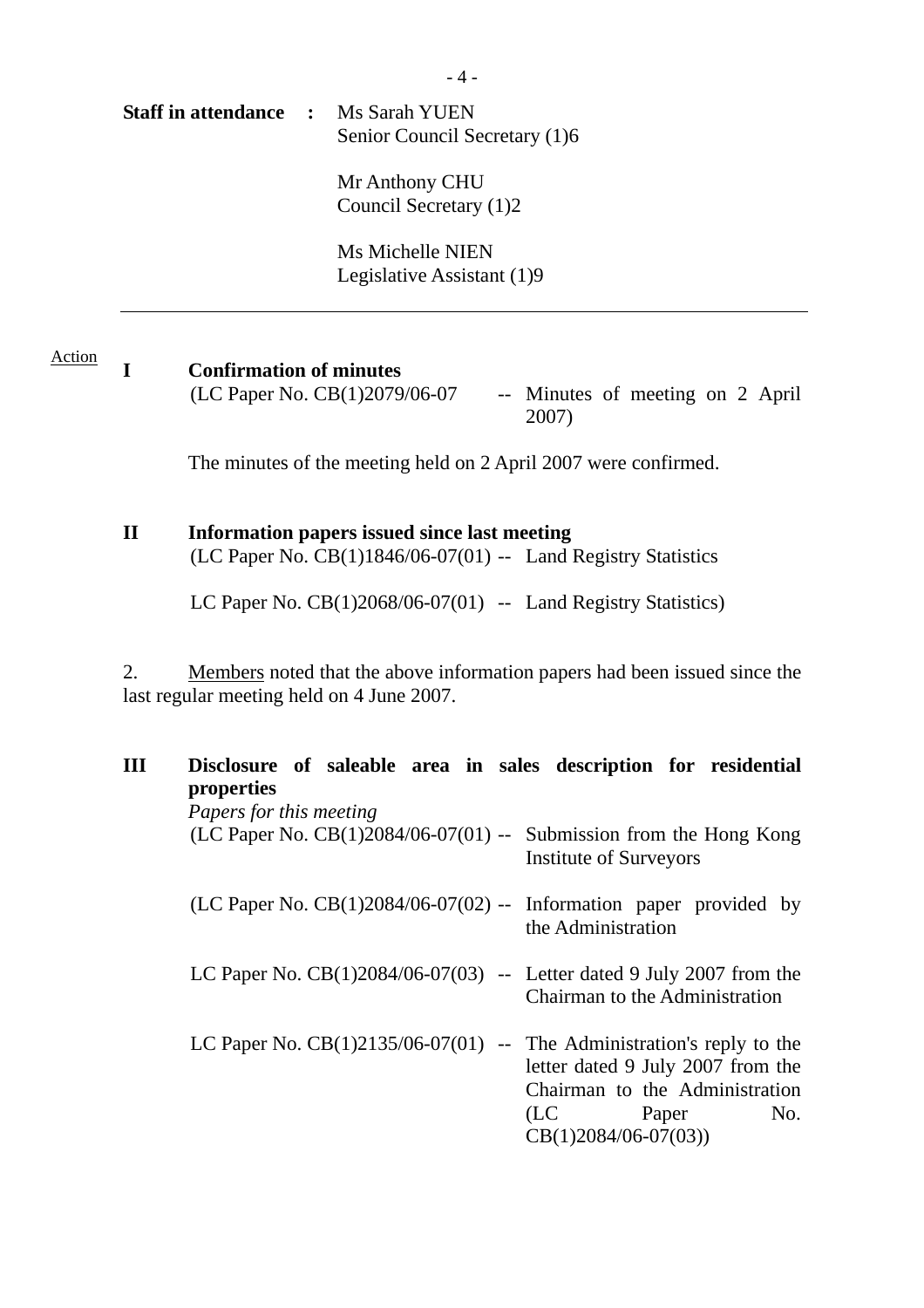| Papers issued previously                                            |                                   |  |  |
|---------------------------------------------------------------------|-----------------------------------|--|--|
| $(LC$ Paper No. $CB(1)394/06-07(06)$ -- Background brief on sales   |                                   |  |  |
|                                                                     | arrangements for uncompleted      |  |  |
|                                                                     | first-hand residential properties |  |  |
|                                                                     | prepared by the Legislative       |  |  |
|                                                                     | <b>Council Secretariat</b>        |  |  |
|                                                                     |                                   |  |  |
| LC Paper No. $CB(1)1221/06-07(03)$ -- Information paper provided by | the Administration)               |  |  |

3. Members noted The Real Estate Developers Association (REDA)'s response to question 5 of the letter dated 9 July 2007 from the Chairman to the Administration on this agenda item (LC Paper No. CB(1)2084/06-07(03)). REDA's response was tabled at the meeting.

(*Post-meeting note*: REDA's response was subsequently circulated to members vide LC Paper No. CB(1)2158/06-07(01) on 18 July 2007.)

#### Meeting with the Administration and deputations

#### *The Administration*

4. The Acting Permanent Secretary for Transport and Housing (Housing) (Atg PSH) updated members on the latest developments in enhancing the transparency of saleable area (SA) disclosure in sales descriptions for residential properties since the Panel last discussed the subject on 2 April 2007. She highlighted the major developments as follows:

- (a) In order to increase buyers' awareness of SA information, the Administration had urged REDA to include in its guidelines (REDA's guidelines) issued for compliance by its members requirements to improve the presentation of SA in sales brochures and price lists. REDA had responded positively and asked its members to implement the following measures –
	- (i) highlight information on SA in sales brochures, e.g., by using larger font size; and
	- (ii) disclose SA in price lists, including listing out separately the area of balcony, bay window, roof, flat roof, utility platform, etc.;
- (b) In light of recent public concerns about floor height information, the Administration had also requested REDA to improve the clarity of floor height information disclosed in sales descriptions;
- (c) In response to members' views, the Administration had worked with the Consumer Council (CC) and the Estate Agents Authority (EAA)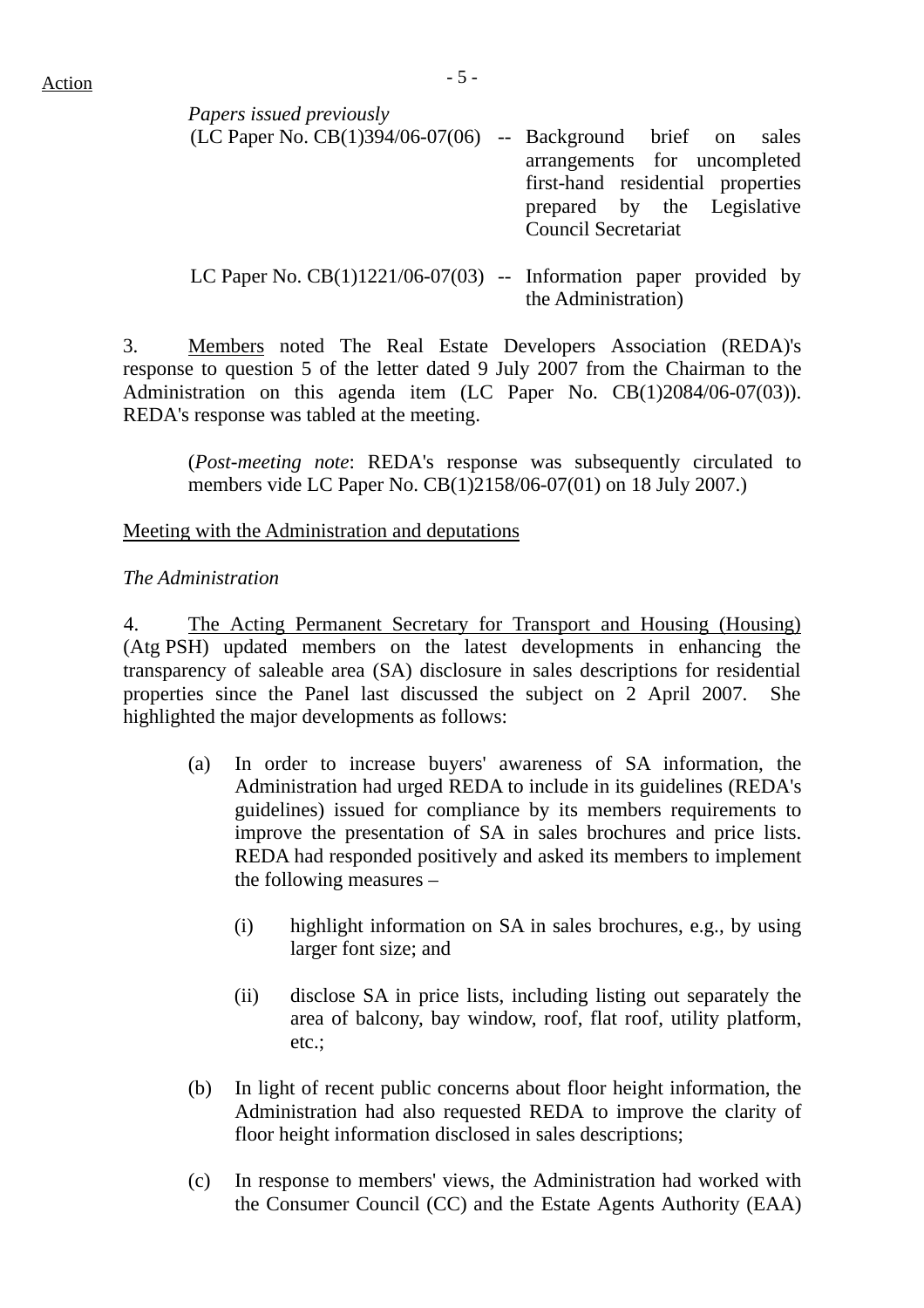the necessary updates to the Notes to Purchasers of First-hand Residential Properties (the Notes) to promote the need to pay attention to information on SA, as well as the channels of public comments or complaints by listing out the hotlines and fax numbers of CC, EAA, REDA and the Transport and Housing Bureau; and

(d) Upon completion of the review by the Hong Kong Institute of Surveyors (HKIS) on its Code of Measuring Practice (the Code) presently still underway, the Administration would examine the implications of the revised Code, particularly on secondary market properties, and consider the need to review the relevant provisions of the Consent Scheme, as well as suggest to REDA to revise its guidelines as necessary.

#### *Hong Kong Institute of Surveyors*

5. Mr Raymond CHAN, President of HKIS, briefed members on HKIS's proposal version 5 on SA (HKIS's proposal). Members noted that HKIS intended to replace the sections in the Code covering SA and "Ancillary Accommodation" with "Core Area" (CA) and "Ancillary Area" (AA) in order to remove grey areas surrounding SA that were subject to different interpretations. The revised Code aimed to provide a fair, transparent and user-friendly platform to allow the public easy access to essential information on SA. Mr CHAN then explained the details of CA and AA as follows:

- (a) CA comprised roofed area with full head-room of not less than two metres contained within the enclosing walls, and area that could be used for full normal occupation without any restrictions on use; and
- (b) AA comprised seven components as listed in the relevant table in HKIS's submission (LC Paper No. CB(1)2084/06-07(01)), which should be separately stated.

#### *The Real Estate Developers Association of Hong Kong*

6. At the Chairman's invitation, Mr Stewart LEUNG, Vice Chairman of the Executive Committee of REDA, pointed out that while REDA appreciated HKIS's efforts in enhancing the transparency of SA, it should be noted that SA had been in use for more than twenty years. There was concern that HKIS's proposal might mislead the public and have impact on the valuation of the some 1.3 million properties in the secondary market, many of which were under mortgage. In particular, as reported by the press, HKIS was proposing that the price for AA should be lower than that for CA. He also questioned the need for HKIS's proposal, pointing out that after a long period of improvement, REDA could already enhance transparency in the property market, particularly in SA information. Moreover, the floor area of a unit, including its various components, was essentially calculated by architects, not developers.REDA's guidelines also required its members to list out clearly in sales brochures the Gross Floor Area (GFA) as well as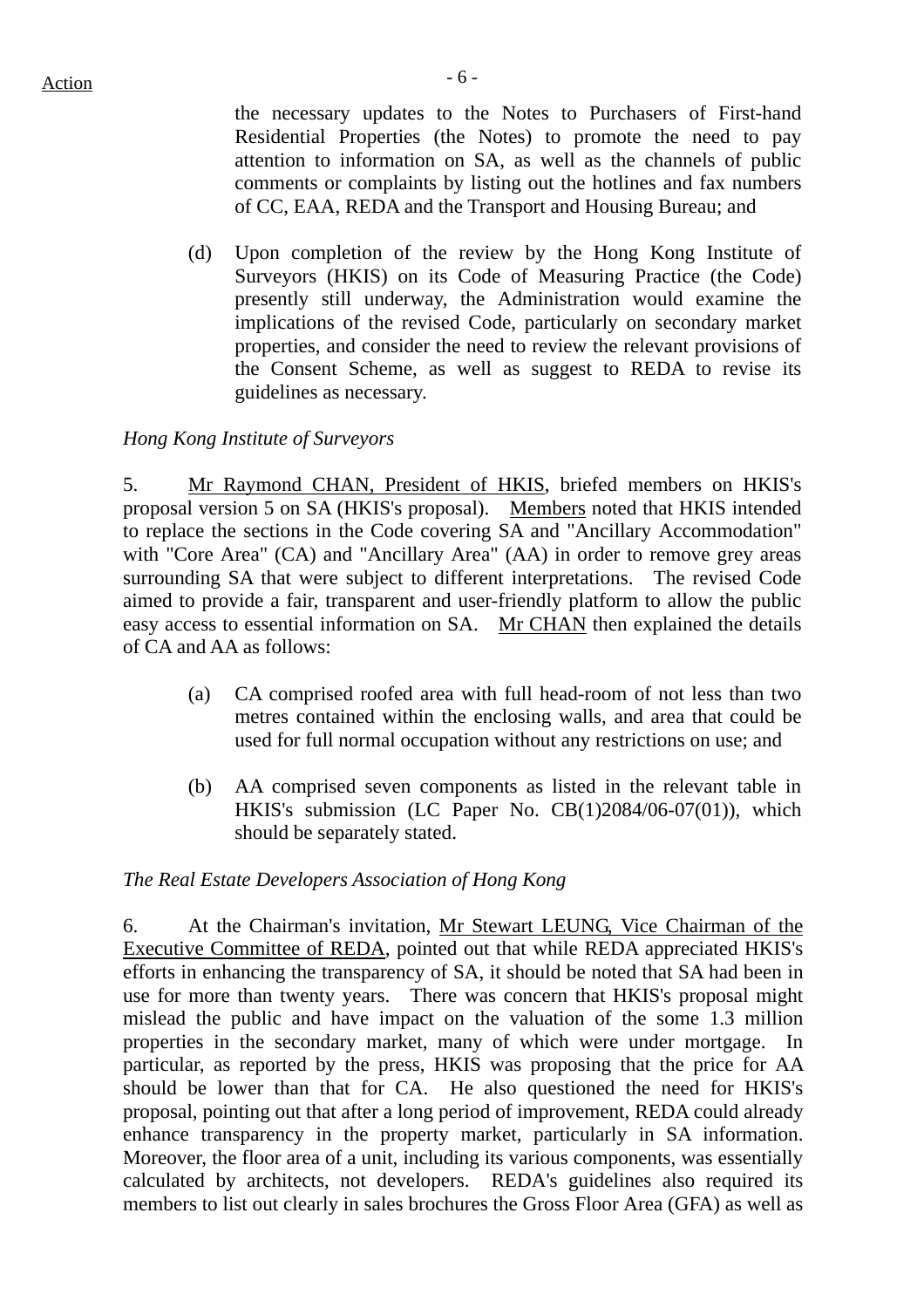SA of a flat, including the respective areas of all the components and other features that made up of GFA, so that consumers would know what they were buying and could take out or retain the areas of those features when calculating the per square foot price or the "efficiency ratio" of a unit. In fact, nearly all developers would take into account 80% of the common areas in the calculation of sales prices. Developers, however, knew the market better than any party and as such the flat prices so calculated by them could best reflect the market. Given the above significant implications of HKIS's proposal and the present situation, there was a need to further examine HKIS's proposal. REDA had already conveyed its concerns about the proposal to HKIS and was still awaiting the latter's reply. Notwithstanding, REDA remained open-minded on the subject and was willing to discuss the proposal further with concerned parties. It would also co-operate once a decision in this regard was made.

#### *Estate Agents Authority*

7. Upon invitation by the Chairman, Ms Sandy CHAN, Chief Executive Officer of EAA, pointed out that should there be a consensus on HKIS's proposal, EAA was prepared to issue new practice circulars to estate agents to facilitate their understanding of the agreed measurement method and to highlight the need of compliance. In the meantime, EAA had already amended its Code of Ethics reminding estate agents that they needed to base on facts and information provided by developers when explaining the floor area and the price of a property to prospective buyers. As regards enforcement actions on estate agents, EAA had geared up its surveillance efforts. A total of 367 actions were taken at first sale sites in the first half of 2007, and sofar no estate agents had been identified with misconduct in relation to provision of sales information. During the same period, EAA had received from members of the public eight complaints relating to the sales brochure and price list, which were still under investigation.

#### *Consumer Council*

8. At the Chairman's invitation, Ms Connie LAU, Chief Executive of CC, said that CC supported the provision of a clear and uniform definition of the floor area to enhance market transparency, and agreed that a standardized method of measuring floor area adopted by all relevant parties would help enhance consistency and accuracy of sales descriptions and enable consumers to make informed decisions in the purchase of properties. As such, CC was supportive of HKIS's proposal, which in CC's view could enable property purchasers to clearly understand the efficiency ratio of a unit and hence facilitate comparison of the prices of different units. CC was also of the view that the provisions applicable to uncompleted first-hand residential properties under the Consent Scheme should be reviewed. In order to reflect latest changes in building design, the definition of SA should be revised, and specific areas requiring disclosure should be clarified. Furthermore, the standardized measuring method should also apply to uncompleted first-hand residential properties under the Non-Consent Scheme. As regards arrangements for implementing HKIS's proposal, the Administration should work out the relevant timetable with concerned parties if HKIS's proposal was accepted.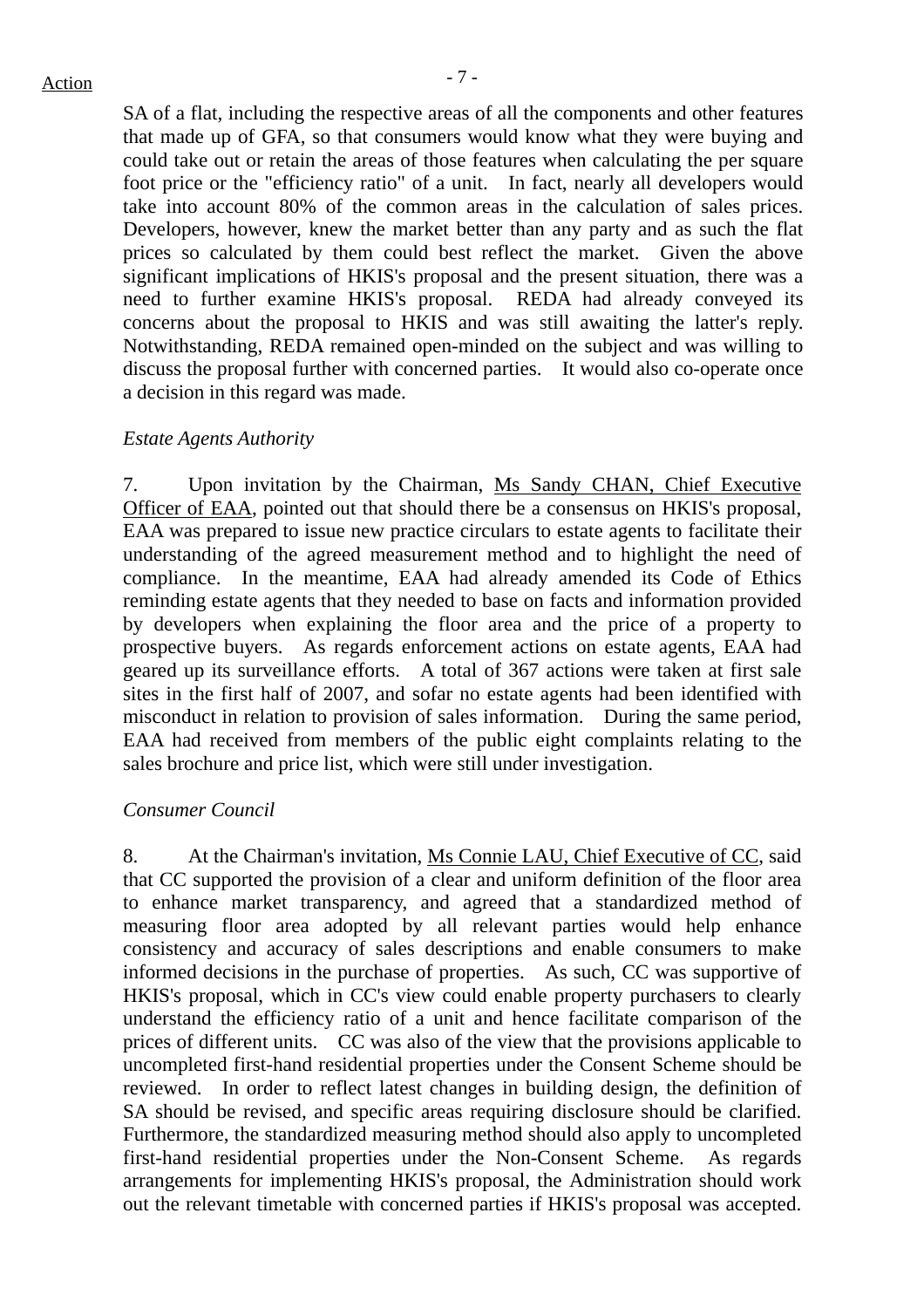Ms LAU further added that CC welcomed the recent improvement to clarify floor height information disclosed in sales descriptions. She however opined that consumers in fact wanted to know the actual "floor-to-ceiling" height of a flat and that the information should be provided in sales brochures. Given the importance of consumer education in protecting the interests of property buyers, CC would continue working with relevant parties to step up efforts in this area.

#### Discussion

#### *The proposal of Hong Kong Institute of Surveyors*

9. Dr KWOK Ka-ki thanked the deputations for their views and expressed support for HKIS's proposal. As purchase of residential properties was the biggest investment in people's lives, he highlighted the importance of ensuring adequate protection for the interests of property buyers by enabling them to know the actual floor areas of the units they intended to purchase. He further expressed regrets that despite years of efforts by CC and HKIS, little progress in enhancing transparency in information in this area had been made. As there were inherent conflicts of interests among stakeholders, it was undesirable that the relevant trades were left to sort out the problems concerned themselves. Pointing out that property buyers in overseas markets were provided with clear information on floor area of properties, he found it undesirable that REDA should stick to the use of SA to present the floor area of a unit. He opined that although SA had been used for over twenty years, the information was misleading and hence should be replaced, especially as consumers had no choice but to buy private flats after the cessation of the Home Ownership Scheme. Pointing out that Government had the responsibility to ensure the provision of adequate and accurate sales information to flat purchasers, Dr KWOK expressed regrets that the Secretary for Transport and Housing had not attended discussion on this agenda item. He urged the Administration to take actions to address the many problems associated with sales brochures for residential properties to prevent exploitation by developers. In particular, he opined that in reviewing sales brochures, the Lands Department should take actions against developers who had included in the calculation of SA such green features as balconies, for which exemption from calculation of GFA had been granted to encourage the incorporation of such features in building development. He considered the above practice of developers to "inflate" floor area of units for making extra profits deplorable.

10. In response, Atg PSH pointed out that a clear definition of SA was prescribed in the Consent Scheme and the definition was adopted in REDA's guidelines for compliance by its members. To enhance protection for property buyers, it was necessary to strengthen transparency of SA of each individual unit and to educate consumers on how to differentiate between SA and GFA. Relevant information had been clearly listed in the sales brochures and the price lists as required in REDA's guidelines. SA was also clearly stated in the Agreement for Sale and Purchase (ASP). Such information could enable property buyers to know clearly the floor areas of individual units. She further pointed out that the full thickness of external walls would be included in the calculation of CA as in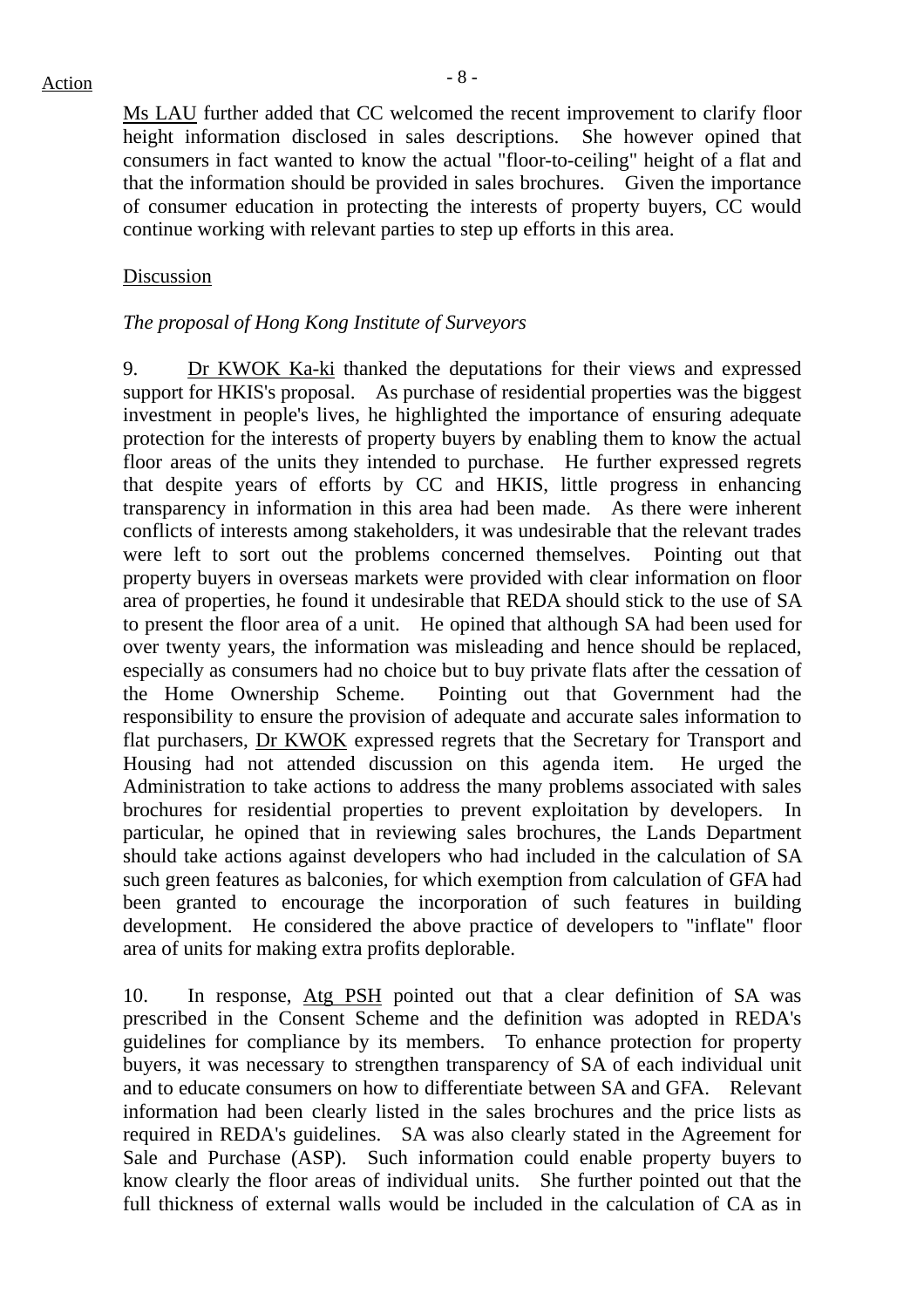HKIS's proposal. CA generally referred to the area contained within the enclosing walls of the unit measured up to the exterior face of an external wall or the centre line of a separating wall between adjoining units, as the case might be.

11. Mr Raymond CHAN of HKIS confirmed the Administration's comment on CA, and explained that such a method of measurement was necessary to ensure building quality because external walls and internal partitions were included in the approved plot ratio (PR) of a site and hence taken into consideration in calculating the land premium concerned. If internal partitions and external walls were excluded from the measurement of SA/CA of the flats and hence also from the calculation of their prices, there might be the loophole that developers might, for the sake of generating more profits, be tempted to build thin walls for flats. As a result, maintenance problems might arise under Hong Kong's weather conditions.

12. Commenting that HKIS's proposal would further complicate things, Mr Stewart LEUNG of REDA urged Dr KWOK to take note of the improvements made by developers in enhancing the provision of sales information in recent years. He emphasized that there was at present high transparency in market information that no cheating by any party could have happened. He added that REDA had also been co-operating with CC in improving the provision of sales information, and had been making efforts to handle all relevant complaints satisfactorily. Moreover, the floor area of a unit, including its various components, was calculated by architects and surveyors, not developers. The calculation method was certified so that should any problem arise, the property buyer could take legal action as appropriate. As SA of a flat included only areas exclusively for the use of the owner, disclosure of SA of each individual unit in the sales brochures concerned would already suffice to enable buyers to clearly understand what they were buying.

13. Mr Abraham SHEK raised protest against Dr KWOK Ka-ki's remarks above that developers had resorted to "crooked means" to cheat property buyers. He pointed out that HKIS's proposal had not been well-thought out. Nor had HKIS discussed the proposal with the Hong Kong Institute of Architects (HKIA). He expressed concern about the likely adverse implications of HKIS's proposal on the society, in particular on the second-hand property market. He further commented that it was unnecessary for HKIS to review the SA of flats. Since developers were required to disclose clearly GFA and SA information in sales brochures, a purchaser was already in full comprehension of the layout and the floor area of a unit before purchasing the unit.

14. In response, Mr Raymond CHAN of HKIS explained that HKIS was only briefing members on the latest version of HKIS's proposal upon invitation by the Panel. HKIS was discussing with various stakeholders and would consult relevant professions on the proposal. Views and comments received would be given proper consideration. Ms Serena LAU, Chairman, General Practice Division of HKIS, supplemented that while there was room for improving the calculation of SA, surveying professionals had a clear understanding about SA and had adopted established practices in its calculation. HKIS's proposal only aimed at simplifying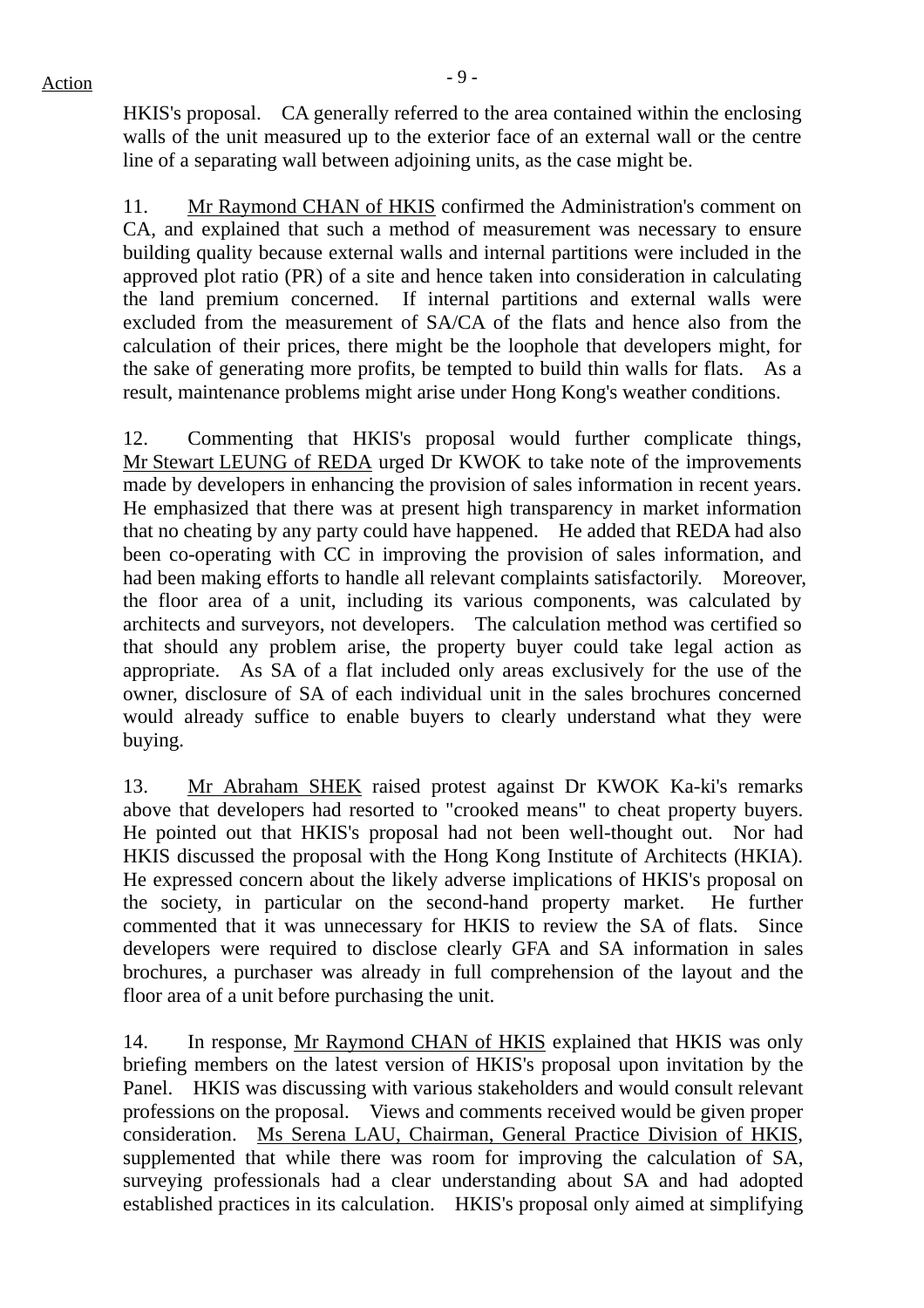the calculation of SA to enable flat buyers to have a better understanding of the area of flats before making the purchase decision. HKIS was aware of the need to ensure smooth transition in implementing the proposal and avoid confusion that might arise, such as the concepts of CA and AA might not tally with the terms relating to floor area adopted in the data-base on secondary market properties maintained by the Rating and Valuation Department for use by the public. HKIS was also mindful of the need to co-ordinate with relevant Government departments in ensuring consistency of the technical details involved. She further clarified that the price of AA might not necessarily be lower than that of CA. In the event that there was no public support for HKIS's proposal, HKIS might not proceed further.

15. Mr Albert HO considered it undesirable and unfair for Mr Abraham SHEK to criticize HKIS in taking the initiative to help improve the calculation of floor area for residential properties. He then stressed the need for reaching a consensus among parties concerned on a standardized method for calculating floor area in consideration that the sale of uncompleted residential flats was different from that of second-hand properties where actual house inspection was possible. Enhanced protection for buyers in relation to all sales information was thus warranted, especially as property prices in Hong Kong were on the rise.

16. In recognition that REDA and HKIS had yet to reach a consensus on HKIS's proposal, Mr CHAN Kam-lam asked how HKIS's proposal could provide property buyers with a clearer picture of the floor area of the unit he was buying, and whether information on common areas and auxiliary facilities the buyer was entitled to use, such as the swimming pool, the club house, etc., would be covered. Highlighting the likely impact of HKIS's proposal pushing up the per square foot price of properties, Mr CHAN opined that HKIS should provide more justifications on the merits of its proposal.

17. In response, Mr Raymond CHAN of HKIS clarified that as CA of a unit should be capable of full normal occupation, it would only comprise the floor area exclusively allocated to that unit, and would exclude common areas such as staircases, lift shafts, lobbies and communal toilets, etc., which should instead be reflected in GFA. HKIS had planned to review the definition of GFA at a later stage.

### *The need to review Gross Floor Area*

18. Pointing out that the greatest concern of property buyers was related to the "usable area" of a unit, Mr CHAN Kam-lam opined that it might not be necessary to undertake a review of GFA. Indeed, the disclosure of GFA in sales descriptions could confuse property buyers. Mr CHAN then highlighted the need for relevant parties to work out a reasonable way for including common areas in the calculation of SA. As the price of a flat would also be affected by other factors like the floor level and orientation, there was a need for more detailed study before agreeing on the calculation of floor area for a flat.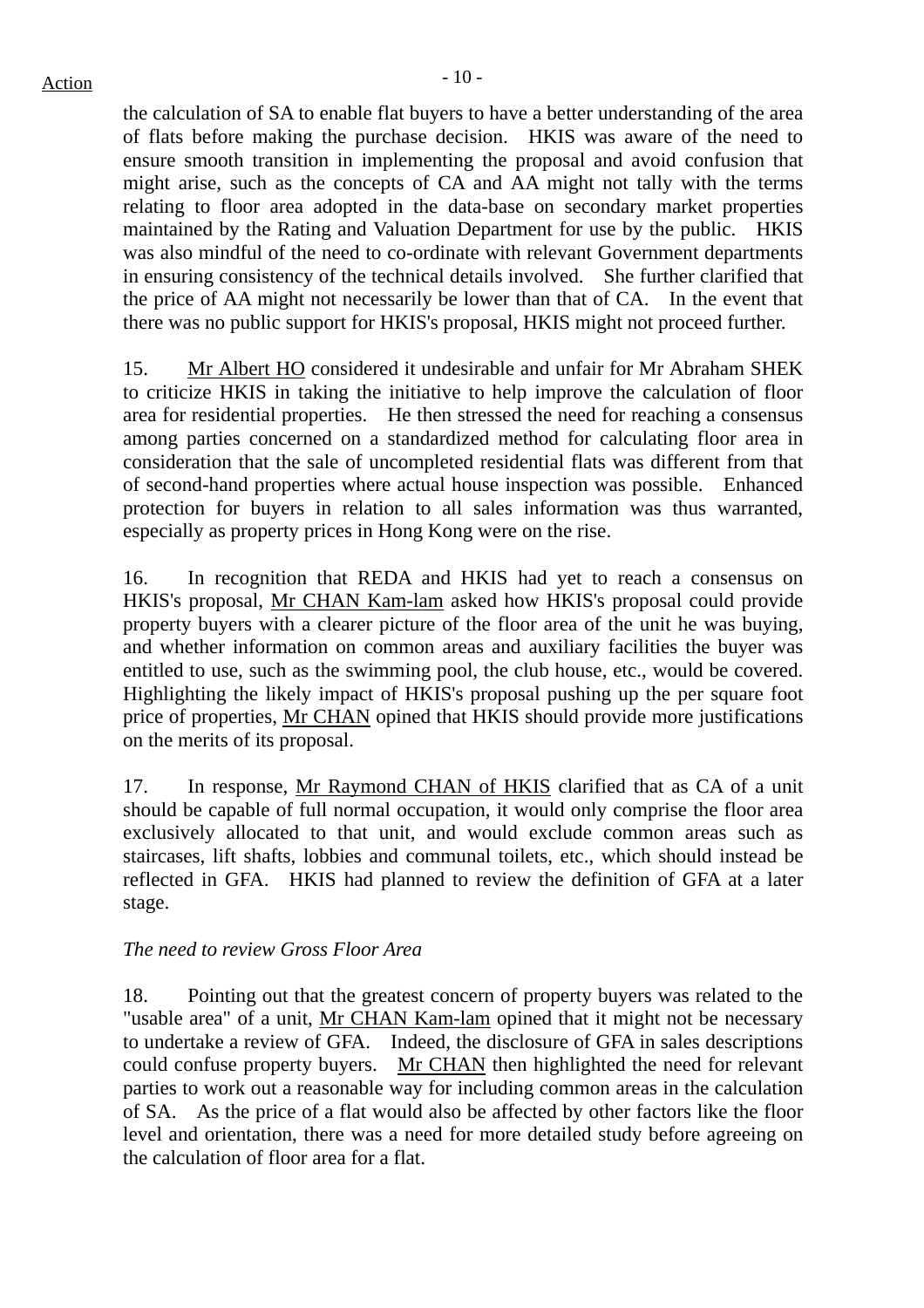19. In response, Mr Raymond CHAN of HKIS explained that CA had been developed based on the definition of SA in the existing Code by adding clarifications and ensuring consistency with relevant calculation practices of floor area as appropriate. Since common areas would be excluded from the calculation of CA but some common areas, such as club house, were indeed for the use and enjoyment of residents, there might be a need to specify the GFA of a unit in the sales brochure where such areas were included in the calculation of GFA to ensure that all details concerning a unit were complete. He further explained that there was a need to review GFA because the apportionment of common areas and the relevant method involved complicated issues that had to be resolved with care.

20. In this regard, Mr Stewart LEUNG of REDA pointed out that architects had long been responsible for calculating the GFA of a unit, including its various components, by apportioning the common areas to units on a pro rata basis. He urged that HKIS should fully communicate with other relevant professional bodies including HKIA before proposing new calculation methods for SA and GFA.

21. Mr James TO remarked that HKIA and HKIS should exchange views on the calculation of GFA. Referring to REDA's definition of GFA, which covered the sum of SA, the apportioned share of common areas and areas for the exclusive use of the purchaser, he asked about the advantages of using CA over GFA, particularly in enabling the purchaser to have a clear understanding of the floor area of the unit.

22. In reply, Mr Raymond CHAN of HKIS clarified that calculation of both CA and AA as proposed by HKIS did not include common areas. He added that while GFA of a unit would cover the above mentioned three components, it was necessary to examine in detail and achieve a consensus on the method for apportioning common areas. In response to Mr James TO's further enquiry, he confirmed that at present there were no agreed definition on GFA, not even among architects. He hoped that HKIS's review of GFA and proposal, if any, could bring about improvement in this area.

### *Concerns relating to floor height information*

23. Referring to recent public concerns about malpractices engaged by some developers in the disclosure of floor area information, Mr WONG Kwok-hing indicated agreement with CC's view on the need for adopting a standardized method for measuring floor space and improving the clarity of floor height information provided in sales descriptions. He further highlighted a complaint being handled by CC, in which the promised sea view of flats was blocked by another development by the same developer because of differences in the floor heights of the two developments concerned. He opined that the developer had misled the property buyers concerned and urged the Administration and REDA to look into the case to plug the loophole so exposed.

24. In response, Atg PSH said that information on floor height was provided in sales brochures, which under the prevailing practices included the thickness of the floor slab. She pointed out that recent disputes concerning floor height might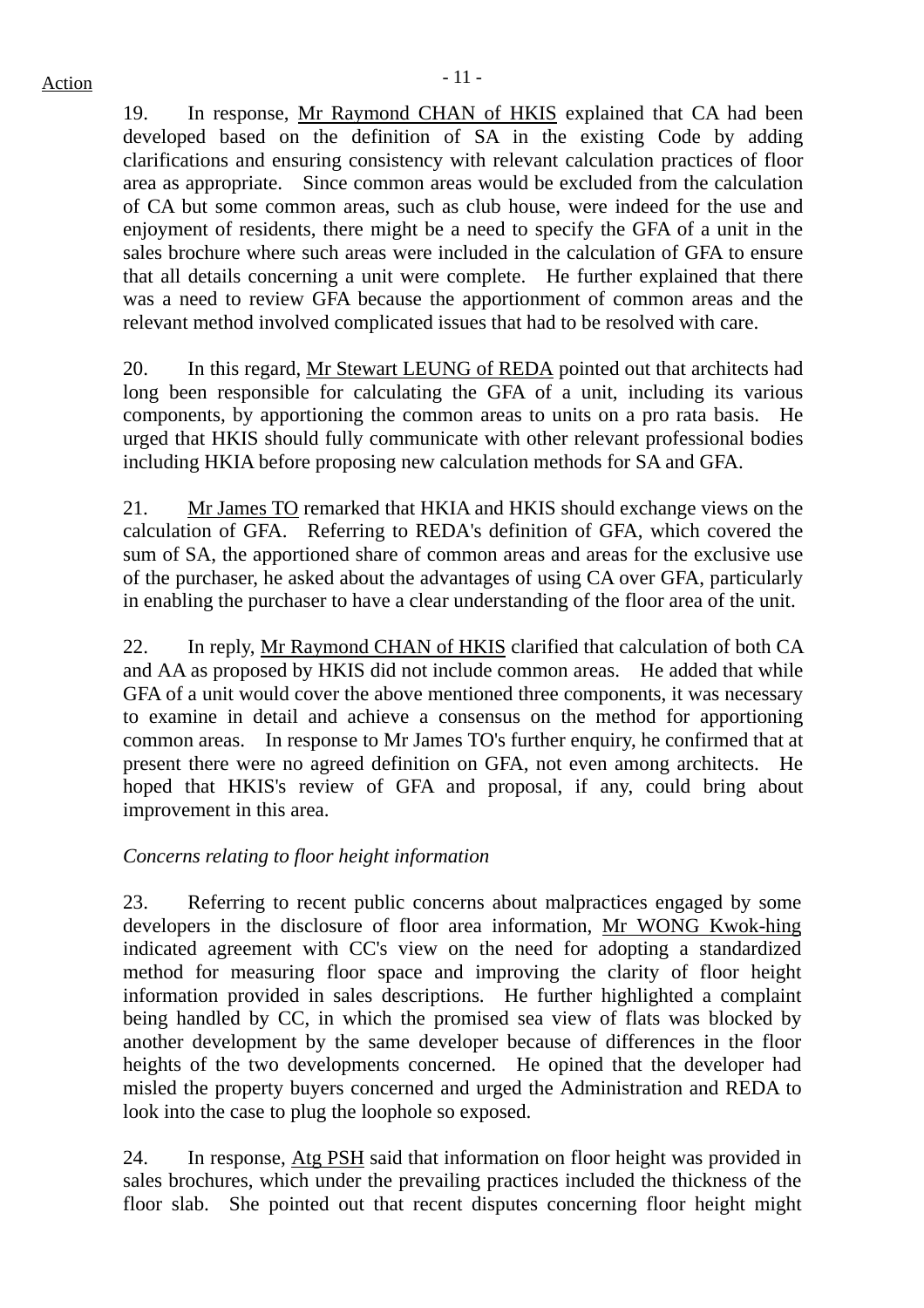have arisen from different interpretation of the floor height, which as perceived by the public might be the "floor-to-ceiling" height. In the light of public concern, the Administration had already requested REDA to improve the clarity of floor height information disclosed in sales descriptions, and would liaise with it on possible improvement measures. Ms Connie LAU of CC added that "floor height", as defined in the building sector, included the thickness of the floor slab. Since consumers would not be in a position to know the thickness of the floor slab, the actual height of the flat from floor to ceiling should be included in sales descriptions so as to avoid possible disputes.

25. Mr Stewart LEUNG of REDA explained that it was the established practice of the Buildings Department to measure storey heights between structural components regardless of finishes such as plastering and flooring. As such, the thickness of both the ceiling and floor slab was taken into account in the measurement. He further remarked that there was difficulty in giving the actual height of the flat from floor to ceiling because the thickness of the ceiling slab concerned, which involved plastering work, might vary with workmanship. The thickness of the floor slab might also vary because, while the floors of some flats were tiled, those of others were not. He added that graphic arrows might be used in the sales brochure to indicate how the floor height was measured.

## *Font size of print in sales descriptions*

26. Mr WONG Kwok-hing pointed out that at times some information in sales brochures were printed in such a small font size that property buyers would miss important information. In response, Atg PSH said that the Administration had already requested REDA to require its members to highlight SA information in sales brochures in larger font size or in different colours.

27. The Chairman enquired whether these were specific requirements on the font size of the print in sales descriptions, pointing out that the deliberate presentation of essential sales information in small print was a long-standing problem to be rectified. In this connection, Mr WONG Kwok-hing suggested that consideration should be given to adopting the font size of print used by newspapers as the standard for printing sales brochures. In response, Mr Stewart LEUNG of REDA advised that REDA had already time and again reminded its members to ensure the font size of the print in sales brochures was readable to the common people. He undertook to remind REDA members on this again. Ms Connie LAU of CC added that as understood, the telecommunications sector had already imposed requirements on the font size of print in contracts and sales materials used by the service providers. Developers might consider following suit. CC had been making efforts for years to ensure that the same could apply to property developers to ensure that the print in sales brochures was legible to the common people so that buyers could not miss any essential details. In this regard, CC was also concerned about the accuracy of promotional materials, and was reviewing legislation regarding business practices in the hope of ensuring the accuracy of advertising and promotional materials in general.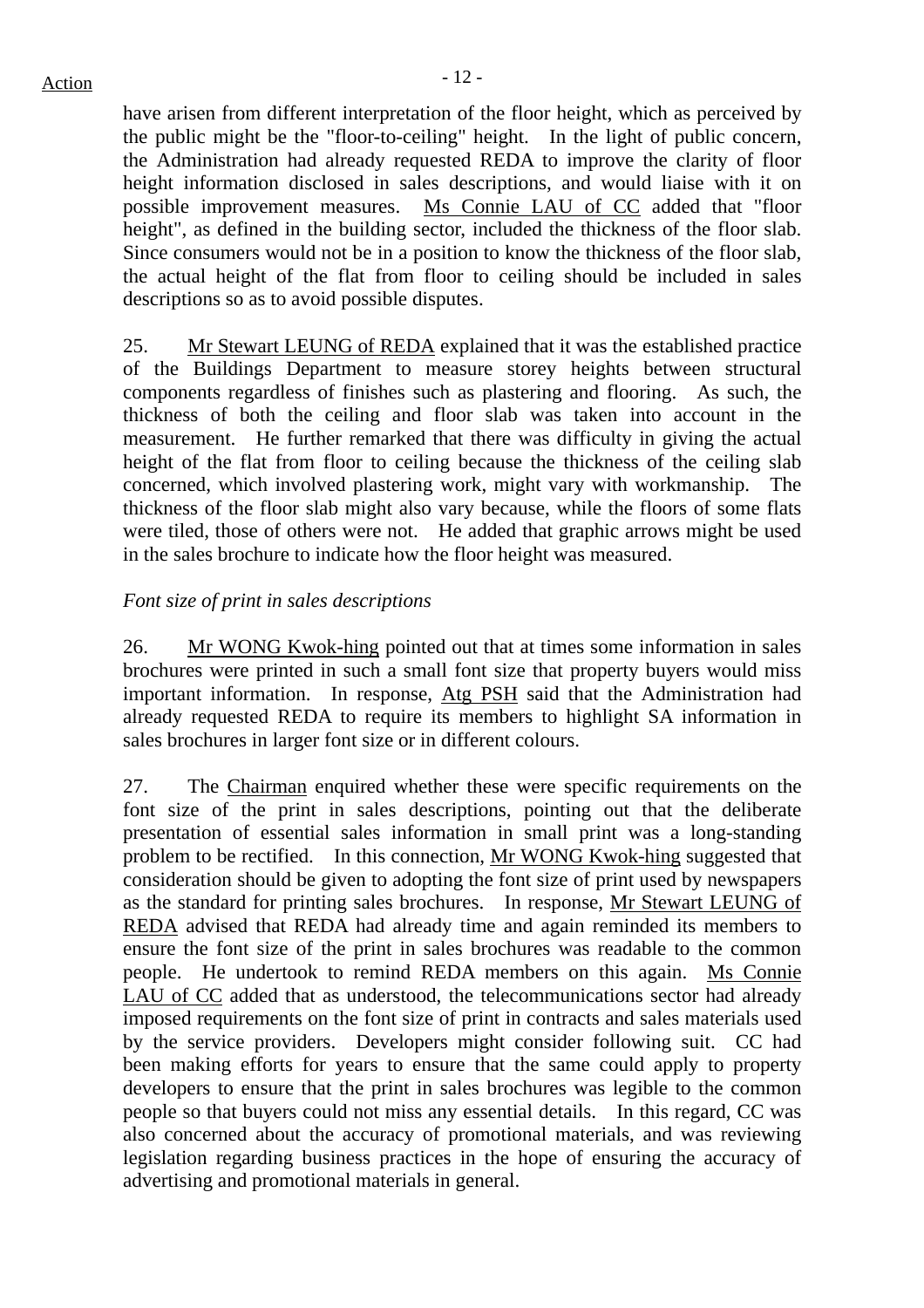*The need to introduce legislation to govern the sale of uncompleted first-hand residential properties* 

28. Given that REDA's guidelines and method of floor area measurement adopted by relevant parties were only non-statutory measures, Dr YEUNG Sum said that the Democratic Party (DP) saw a need for the Administration to introduce legislation as soon as practicable to govern the sales arrangements for uncompleted first-hand residential properties and regulate the calculation of floor areas of units, so as to enhance protection for property buyers.

29. In response, Atg PSH re-iterated that to enhance protection for property buyers, the Administration had been adopting a multi-pronged approach to improve market transparency and strengthen consumer education while maintaining a free business environment. As evidenced by the decline in complaint figures in recent years, requirements for developers under the Consent Scheme and REDA's guidelines had proved useful in ensuring the provision of necessary sales information. Moreover, developers were required to set out a clear breakdown of SA in the ASP which would provide property buyers with contractual protection regarding the provision of SA information. To further promote consumer protection, CC and EAA had also jointly updated the Notes to remind property purchasers of the need to study carefully floor area information including SA in sales brochures. She assured members that the Administration would not rule out the option of introducing more stringent administrative or legislative measures to enhance market transparency in the sale of uncompleted residential properties if the situation so warranted. At present, however, with the assistance of CC and EAA, REDA's self-regulatory regime had been running smoothly.

30. Dr YEUNG Sum was disappointed at the Administration's response, and re-iterated the need to introduce legislation for regulating the sale of uncompleted first-hand residential properties as soon as practicable to effect adequate protection for consumers. In his view, despite CC and EAA's efforts, consumer protection was still limited. Sharing the concern, the Chairman called on the Administration to consider Dr YEUNG's views.

31. Mr Albert CHAN opined that the above discussion on HKIS's proposal had highlighted the needs to adopt standardized definition of floor area and method of calculation, as well as to introduce legislation for governing the sale of uncompleted first-hand residential properties. In his view, notwithstanding the improvements in sales descriptions highlighted by REDA, misleading and confusing information arising from the use of different terms on floor area and calculation methods would continue to make property purchasers vulnerable. Since purchasers very often lacked the financial means to protect their rights in property transactions, if sales brochures were not legal documents and were not binding on developers, property buyers could not seek compensation or pursue contractual remedies for any misleading information provided therein. In this connection, he sought REDA's views on the proposed legislative approach for regulating developers in relation to sales information.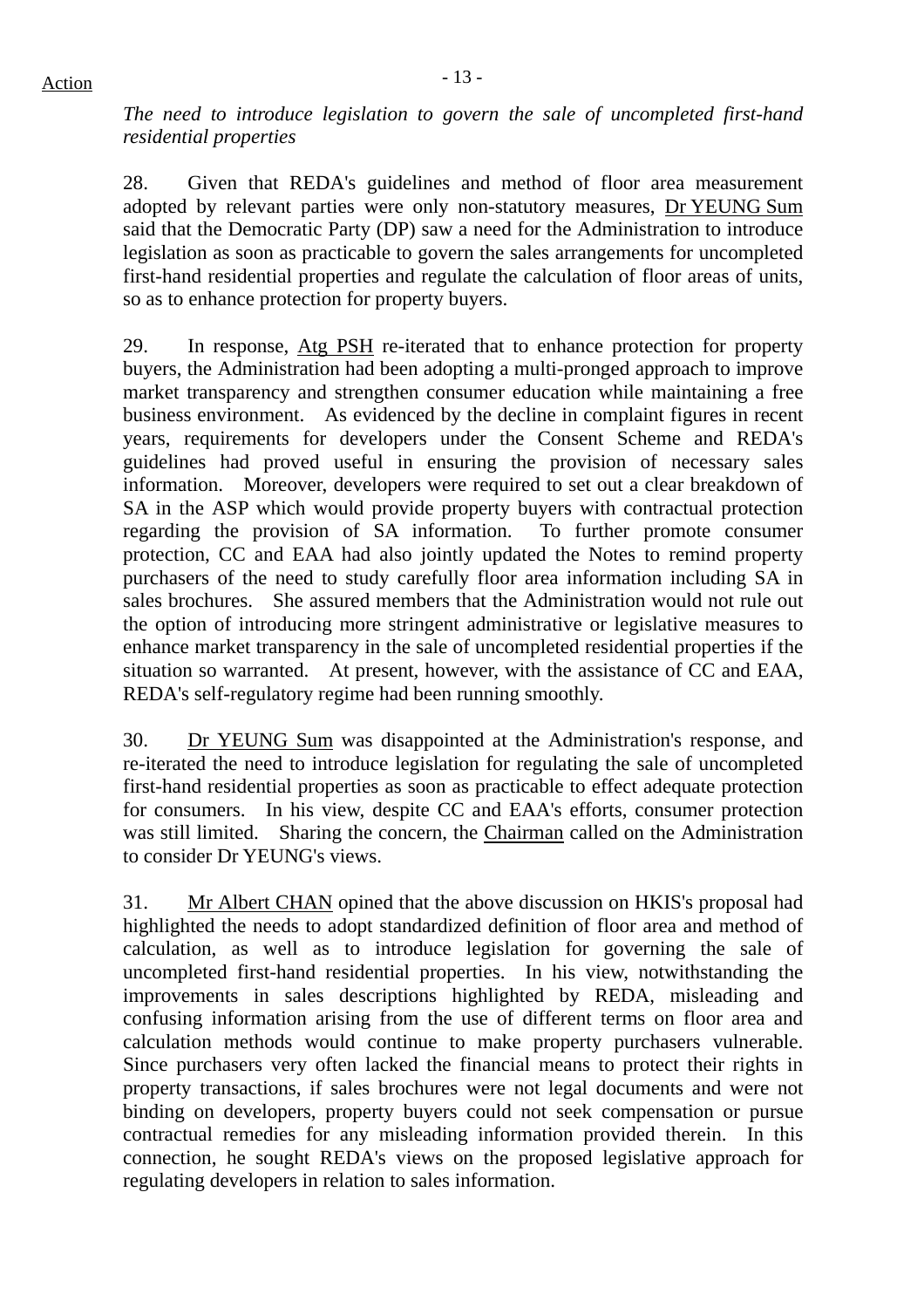# $Action$

32. Mr Stewart LEUNG of REDA emphasized that REDA had all along been making various efforts to help sort out problems relating to the sale of uncompleted first-hand residential properties, and a number of improvements had already been made to plug loopholes identified, and to enhance market transparency as well as consistency and clarity of floor area information in sales descriptions. Moreover, REDA's self-regulatory regime had been operating effectively and cases of non-compliance by developers were rare. If REDA's self-regulatory regime failed to achieve the desired outcome, the Administration could always take actions to reinforce the existing regime. In the rare event of non-compliance by developers, there was already legislation enabling the property purchaser concerned to take the case to court. As such, he did not see any need for the Administration to introduce legislation to regulate the sale of uncompleted first-hand residential properties. There was concern that the adoption of a rigid legislative approach might result in abuse, so that any minor disputes, such as discrepancy in finishes as a result of workmanship, could lead to legal proceedings.

33. Mr LEUNG Kwok-hung echoed the concerns expressed by Mr Albert CHAN, and opined that the Administration had the responsibility to protect property buyers against misleading sales information through a legislative approach to provide a clear and uniform definition of SA and a standardized method of measuring floor space. In his view, if developers had no intention to mislead purchasers, they should not oppose to the introduction of legislation. In response, Mr Stewart LEUNG of REDA re-iterated that there was already legislation enabling property purchasers to take legal action against developers in relation to misrepresentation of sales information. Mr LEUNG Kwok-hung, however, pointed out that in pursuing legal actions, there would be a need to prove fraud on the part of developers, which was difficult to achieve. A legislative approach for regulating property sales should instead be adopted to facilitate the pursuit of proceedings where appropriate.

34. Prof Patrick LAU did not see a need to introduce legislation to regulate the provision of sales information for uncompleted first-hand residential properties. He opined that calculation methods for SA and GFA had already been prescribed in the law. Not only was the architect responsible for a residential development project required to work according to the General Building Plan as approved by the Buildings Department, but the common areas to be included in GFA were also clearly set out in the Buildings Ordinance (BO) (Cap. 123), and could be suitably apportioned to each unit on a pro-rata basis. The existing method for calculation of floor area had also been improved and was in fact similar to that proposed by HKIS. A property buyer could easily understand the floor area of the unit he was buying by examining the relevant General Building Plan, by referring to the assignment plan appended to the ASP which would also clearly specify the common areas included, and by looking at the relevant demonstration units set up by developers for easy reference. In his view, the crux of the problem under discussion was not the lack of legislation but the comparisons made by property buyers between the per square foot prices of different properties. Such comparisons might not be sensible and might give rise to misunderstanding because direct comparison was impossible due to price differences arising from the different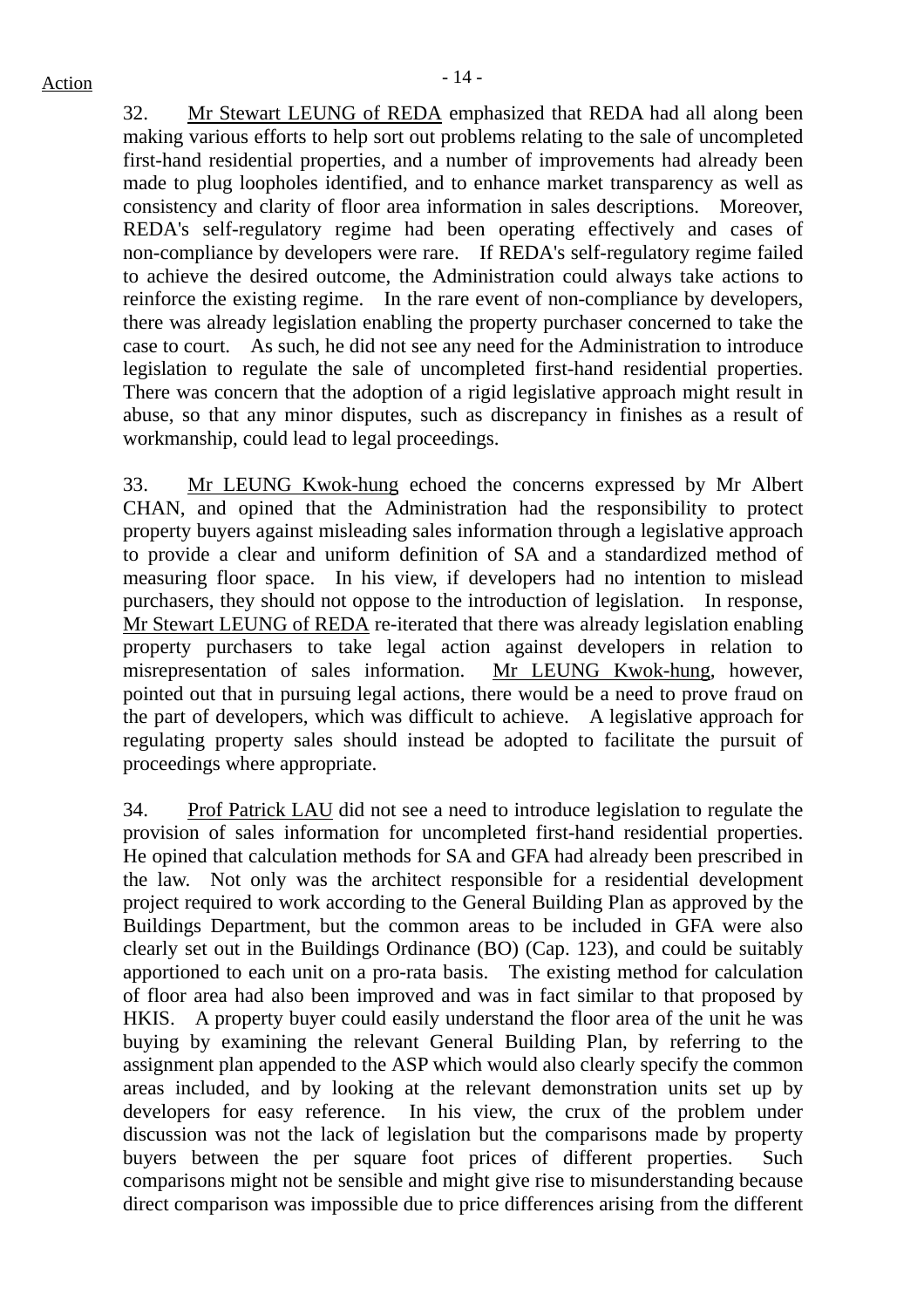orientations and locations of the flats concerned. He further said that the most important information to a buyer was the "usable area" of a unit. Since the use of different terms to describe flat area would confuse buyers, the adoption of a clear and standardized definition of SA would suffice to minimize problems.

35. The Chairman disagreed with Prof Patrick LAU's views, pointing out that although SA had been defined in the Practice Notes of the Lands Department, some developers could "inflate" floor areas of units for making extra profits by including common areas and auxiliary facilities in the calculation of SA. In fact, according to a survey conducted by DP on four residential developments, the discrepancy between GFA and SA of units varied, and in some extreme cases variation could be as great as 40% to 50%. For example, in a development in Prince Edward Road West, the staff of the developer concerned admitted that while the claimed per square foot price as calculated on the basis of GFA was some \$6,000, if SA was used as the basis for calculation, the price was indeed some \$8,000. As such, the Chairman saw a need to develop a standardized method with statutory effect for measuring floor areas of residential properties for compliance by developers and to disclose the information in sales brochures. The use of one standard term "saleable area" as the basis for calculating the per square foot prices of properties would also enable consumers to know clearly the per square foot prices they had to pay for different properties and hence make meaningful price comparisons.

36. Mr Abraham SHEK shared Prof Patrick LAU's views in paragraph 34 above. He further pointed out that the "efficiency ratio" of a unit would differ with the type of property development, in particular the number of units sharing the common areas. This would in turn give rise to discrepancy between SA and GFA as highlighted by the Chairman. He urged that the Chairman should discuss with the architects, to whom the concept of SA was very clear. Rigid legislation might not be able to flexibly cater for the problem. On the protection for property buyers, Mr SHEK said that "cheating by developers" as some members had claimed was not possible as buyers were represented by their solicitors in property transactions. He further pointed out that the mere presence of so many representatives of developers at this special meeting spoke well for their sincere desire to help make improvements to the sales arrangements of residential properties.

37. Atg PSH re-iterated that pursuant to the discussion at the Panel meeting on 2 April 2007, REDA had already included in its guidelines requirements to improve the presentation of SA in sales brochures and price lists. For example, REDA had already asked its members to disclose SA in price lists, including listing out separately the area of balcony, bay window, roof, flat roof, utility platform, etc. The Administration had also worked with CC and EAA the necessary updates to the Notes and reminded prospective purchasers that they had to pay particular attention to SA of the properties they intended to purchase. As regards HKIS's proposal which sought to replace SA with CA and AA, if the proposal was to be pursued, consumer education would need to be stepped up to promote the new measurement method.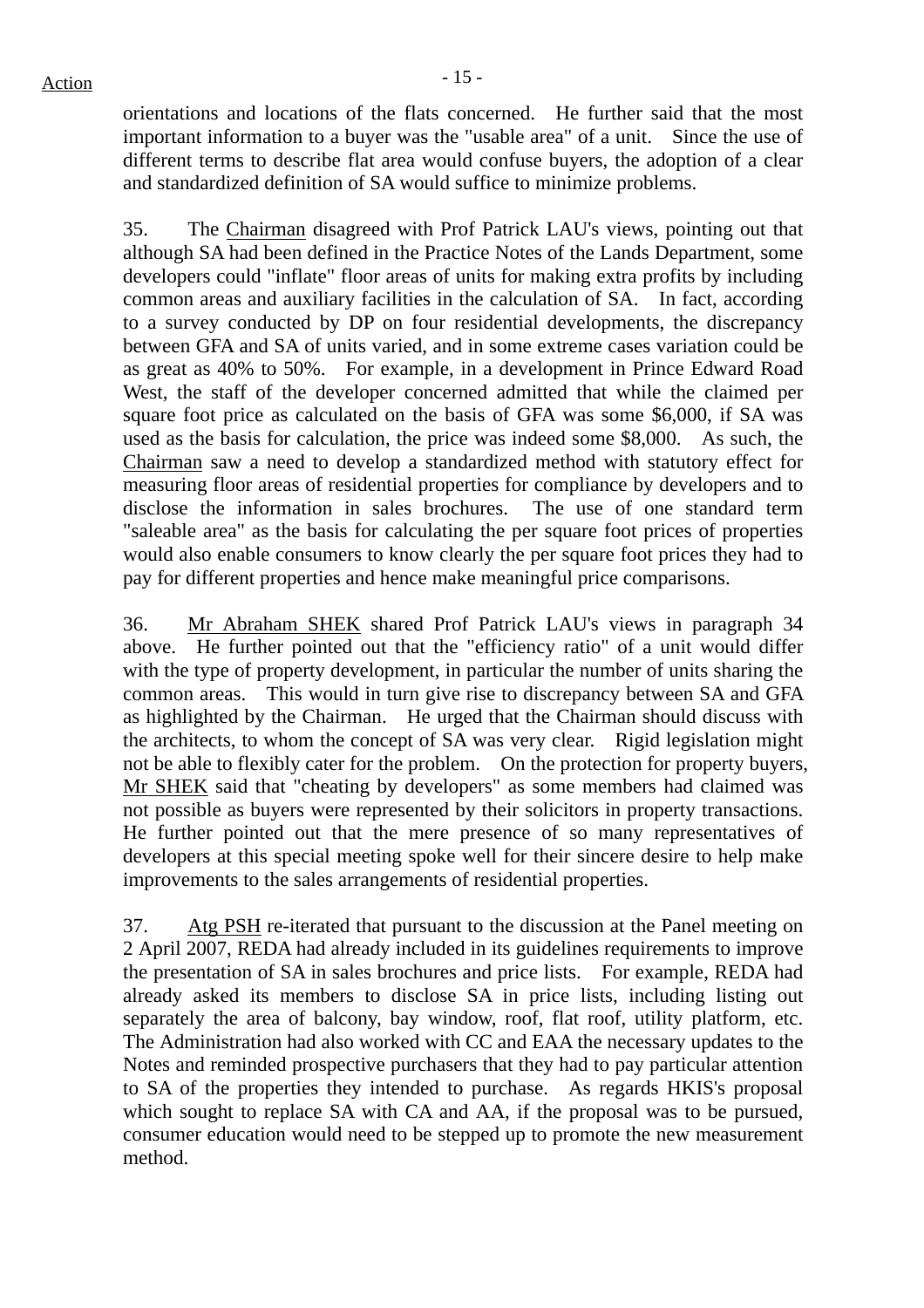38. Mr Stewart LEUNG of REDA said that there had not been any case of "inflation" of floor areas of units by developers for making extra profits. Such allegations might arise from including in the calculation of SA certain green features, such as balconies, podium gardens, etc., which had been exempted from GFA and Site Coverage (SC) calculation. However, since the above facilities incurred construction cost, it was justified to include them in the calculation of SA. As for the property development in Prince Edward Road West highlighted by the Chairman, as understood, the developer concerned had not included many common areas, not even the club house, in the calculation of SA.

39. The Chairman indicated disagreement with REDA's explanation that the problem of "inflation" in floor area was attributed to the inclusion in SA green features exempted from the calculation of GFA. He expressed concern about the different practices adopted by different developers in apportioning common areas and calculating areas for the exclusive use of the purchaser, and pointed out that not all developers acted fairly in this regard. Without enacting the relevant legislation it would be difficult to ensure fairness in the process.

40. Mr Albert HO opined that the introduction of legislation to ensure the accuracy and transparency of sales information, in particular on SA, was absolutely necessary and could minimize disputes and grievances from property buyers. In this connection, he enquired about overseas practices in the calculation of SA. In reply, Mr Raymond CHAN of HKIS said that in most overseas countries only the internal floor area would be used to describe area for sales. The problem in Hong Kong was related to the calculation of SC and PR, under which the external wall and its full thickness was included. As such, if the calculation of SA in Hong Kong was to be amended to exclude the external wall, the calculation of SC and PR, which affected the land premium, and hence BO, which stipulated how SC and PR should be calculated, might need to be amended to reflect the changes and their impacts on the land premium and in turn flat prices.

### *Concluding remarks*

41. Atg PSH assured members that the Administration would keep up efforts to improve the regulatory regime of the sale of uncompleted first-hand residential properties taking into account the public's views on HKIS's proposal and concerns about implementation problems and arrangements. The Administration also aimed to encourage consumers to make comparison between GFA and SA of a unit such that they could grasp the difference between per-square-foot price on GFA basis and SA basis. To achieve that, there was a need to gear up consumer education. The Administration would continue to give full support for CC's work in this regard.

42. In this regard, Ms Serena LAU of HKIS advised that consultation on HKIS's proposal was in progress. HKIS was well aware of the significant implications of its proposal, and hence the need to examine it in detail with other stakeholders including CC, EAA and REDA etc., in the hope of achieving a consensus before taking the proposal further.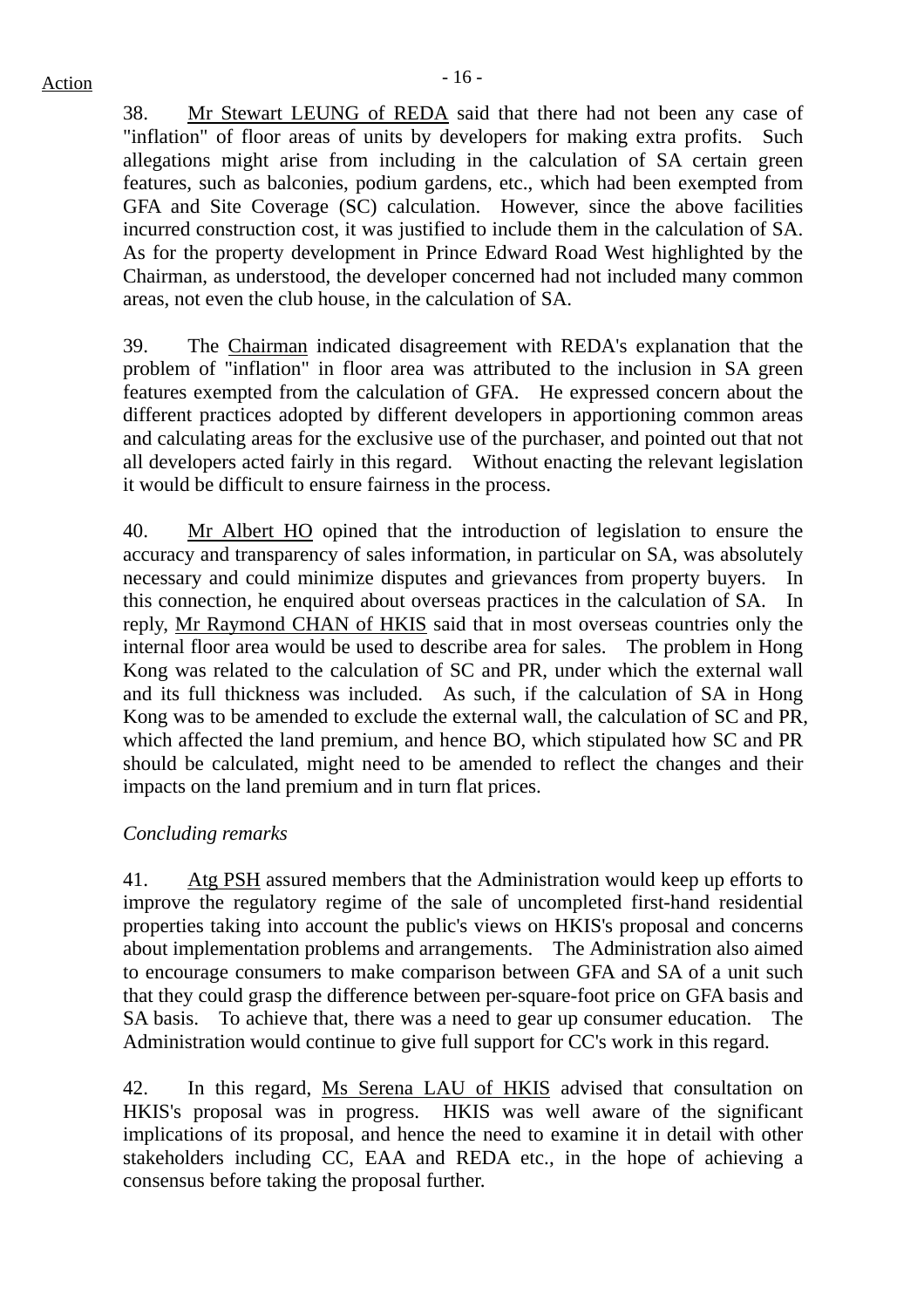# $Action$

43. Mr Stewart LEUNG of REDA explained that on the average an efficiency rate of about 80% was common in the market. This however did not mean that the floor area had been inflated. He pointed out that construction of common areas incurred costs and hence including them in the calculation of GFA was justified. The components of common areas so included would be clearly stated in sales brochures. Moreover, the inclusion of common areas such as corridors, staircases, lift shafts, and communal facilities was reasonable as they were not exempted from calculation of GFA by the Buildings Department. He reiterated that REDA's Guidelines had clearly provided for the full disclosure of GFA and SA in sales brochures and price lists. The information thus provided to the consumers was clear and adequate, and there was no need to introduce legislation in this regard.

44. Ms Sandy CHAN of EAA advised that EAA was an enforcement agency responsible for regulating the professional conduct of estate agents and taking necessary enforcement actions in accordance with existing legislation and EAA's Code of Ethics. Should there be any change to the calculation of SA, EAA would issue a new practice circular to explain the change to estate agents.

45. Ms Connie LAU of CC confirmed that complaints about property transactions received by CC in the first half of 2007 had exceeded 280. Among them, a majority was relating to sales practices and misrepresentation. CC had commenced a comprehensive review of consumer protection laws covering aspects including undesirable business practices, misleading advertisements, and research on relevant overseas legislation. It was CC's intention to submit recommendations to the Administration in late 2007 for public consultation. CC would enhance transparency of the relevant review report to enable relevant parties to give comments.

46. Noting that relevant stakeholders would continue to discuss improvements on the definition and calculation of GFA and SA, the Chairman said that the Panel should re-visit the subject with relevant parties when there were new developments.

# **IV Meeting with the Secretary for Transport and Housing**

# Opening remarks by the Secretary for Transport and Housing

47. The Chairman welcomed the Secretary for Transport and Housing (STH) to the meeting and congratulated her on the assumption of the STH post, and indicated wish to build up a close working relationship with her. STH thanked the Panel for providing an opportunity for her to share with members her vision in respect of the housing portfolio. She said that the policy area on housing involved a number of complicated issues and was intricately linked to economic development, demographic changes, land supply and welfare matters. The Administration would strive to formulate the relevant policies by adopting the "bottom-up" and "always people first" approaches. She then highlighted the major areas of work in relation to housing as follows: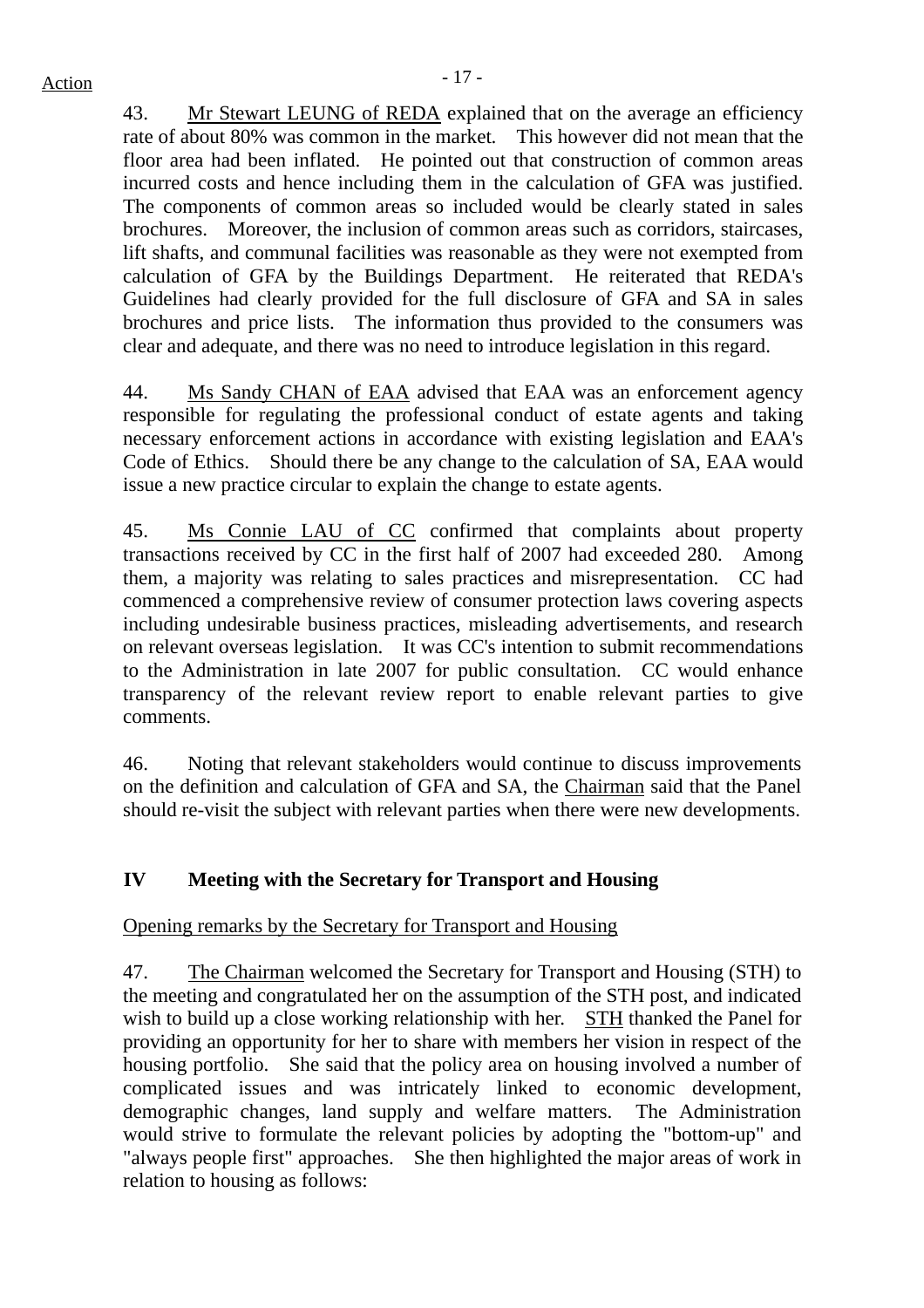- (a) The Administration and the Housing Authority (HA) would continue to provide public rental housing (PRH) for low-income families. HA would regularly review the public housing production programme and closely monitor the supply of land for developing PRH to maintain the average waiting time at around three years;
- (b) In order to provide a pleasant living environment for PRH tenants, HA would continue to undertake the Total Maintenance Scheme, Comprehensive Structural Investigation programme and greening works for public housing estates (PHEs). HA had also launched the Marking Scheme for Estate Management Enforcement in PHEs (the Marking Scheme) to improve the environmental hygiene of the estates. In developing new PRH, HA would apply computer simulation techniques to obtain scientific data in relation to wind speed, air flow, sunlight and daylight availability to design a better living environment for tenants ; and
- (c) HA would step up publicity on the Rent Assistance Scheme (RAS) for which the eligibility criteria would be relaxed in August 2007. HA had also enhanced a number of public housing arrangements to strengthen the family-based support network.

### Discussion

48. Citing incidents such as the divestment of retail and car-parking facilities to the Link Management Limited (The Link) and the introduction of the new rent adjustment mechanism for PRH, Miss CHAN Yuen-han pointed out that at times there were differences in views between HA and Legislative Council (LegCo). She called on the Administration and HA to take heed of LegCo Members' views when considering housing issues as they represented the public views.

49. Miss CHAN Yuen-han opined that the Home Ownership Scheme (HOS) was a means for PRH tenants to improve their living environment and address their home ownership aspirations. With cessation in the production of HOS, PRH tenants had found it difficult to purchase flats in the private market. It had been the view of the Hong Kong Federation of Trade Unions that the Administration had the responsibility to take care of the basic housing needs of low-income households through the provision of PRH, while HOS and private housing should be provided to meet PRH tenants' aspirations for home ownership and improvement in living conditions. In this connection, Mr Frederick FUNG suggested that the Administration should consider reviving HOS for the green form applicants. Mr LEUNG Kwok-hung echoed that the Administration should consider reviewing the need of HOS as it was an important housing policy for improving the living conditions of PRH tenants and releasing PRH flats for re-allocation to the needy families on the Waiting List.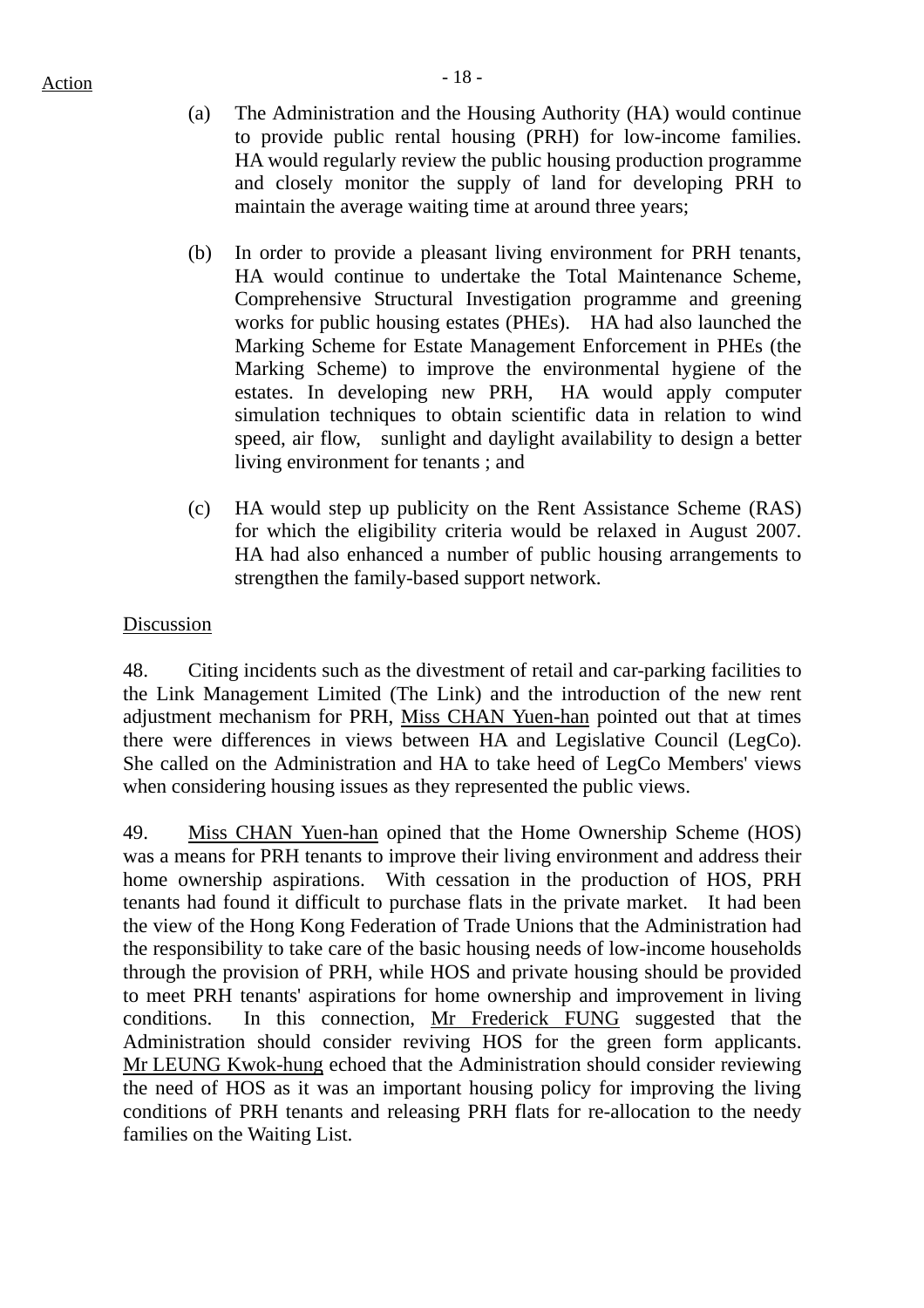50. Mr Frederick FUNG stressed the needs for senior estate management to attend meetings of the Estate Management Advisory Committees (EMACs) so as to enhance the communication with tenants, and to implement recommendations of EMACs. He also looked forward to having regular meetings with the STH to discuss concerns of the Hong Kong Association for Democracy and People's Livelihood on housing issues.

51. Mr Frederick FUNG further expressed concern about the shortage of land supply for the development of new PRH. Pointing out that a majority of the new public estates under construction were in the New Territories and that a large number of existing PRH tenants were recipients of Comprehensive Social Security Assistance, he urged HA to adopt a balanced approach by avoiding concentrating new PHEs in the relatively poor districts. He further suggested that HA should consider reviewing the formula for calculating household income and assets in determining the "well-off" tenants given the change in the socio-economic environment.

52. Mr LEUNG Kwok-hung raised objection towards the Marking Scheme as it had resulted in double penalty for PRH tenants since they were subject to prosecution under the relevant laws for the misdeeds and allotment of penalty points under the Scheme. He also found it absurd to hold the entire family liable for the misdeed committed by individual family member(s).

53. On RAS, Mr LEUNG Kwok-hung urged HA to review the existing harsh requirement for tenants to move to cheaper flats in older block types if they wished to continue receiving rent assistance after a continuous period of three years, as the requirement was a disincentive for tenants in genuine need to apply for RAS. He also sought details on HA's plan to maintain the average waiting time for PRH at around three years. Mr LEUNG further called on the Administration to take note of the plight of the low-income class, especially those living in the "cubicle apartments" in the old estates, and implement measures to improve their living conditions.

54. Mr Abraham SHEK welcomed the Administration's commitment to continue the provision of PRH for low-income families. He enquired about the number of applicants on the Waiting List and the annual flat allocation rate. He opined that HA should consider expediting the production of PRH in order to shorten the average waiting time to less than three years.

55. The Chairman highlighted the importance of maintaining continuous dialogue between the Panel and the Administration on housing issues. He highlighted the following areas which STH should follow up:

(a) To step up regulation on the sales arrangement for first-hand private residential properties and disclosure of sales information, such as saleable area disclosure in sales descriptions;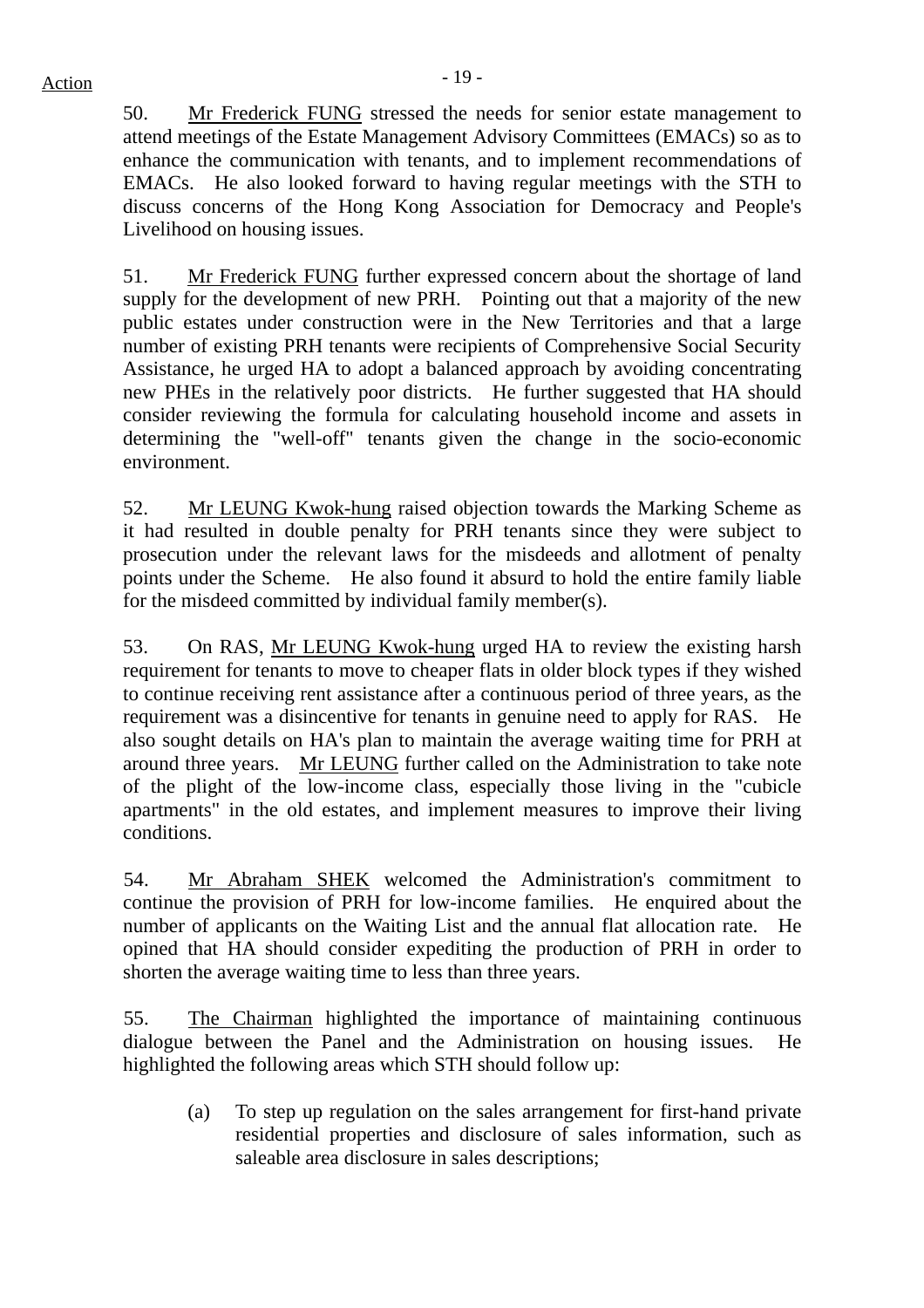- (b) To ensure adequate land supply for new PRH development with a view to maintaining the average waiting time at around three years;
- (c) To tackle issues relating to management and provision of retail and car-parking facilities under The Link's management. In particular, to address PRH tenants' concern about rise in prices in goods and services in The Link's shopping centres; and
- (d) To review the need of reviving HOS given the rising trend in prices for new private residential properties.

56. STH noted Members' views and suggestions and stressed that it was her responsibility as a Principal Official under the Accountability System to explain policy issues to Members. She also concurred with the Chairman on the importance of maintaining continuous dialogue with the Panel on various housing issues of public concern. On the role played by EMACs, STH appreciated EMAC's great contribution to encouraging tenants' participation in discussing, formulating, as well as implementing various measures to improve the management in PHEs. She said that Members were welcomed to bring to the Administration's attention if they identified any cases where EMACs' recommendations were not implemented. As regards the concern about land supply for developing PRH, STH pointed out that as the issue involved allocation of precious land resources, close coordination between the Transport and Housing Bureau and the Development Bureau was required. A standing communication mechanism was already in place between the two bureaux to discuss related issues. On the allocation of PRH flats, STH advised that the existing waiting time for Waiting List applicants was less than three years, and whether the average waiting time pledge could be maintained hinged on a number of factors including the adequate supply of land for production of new PRH flats. She admitted that in conducting consultation with District Councils, the Administration was aware of the reservations expressed by some District Council members on PRH developments in their districts. HA would need to address the concerns of the local residents and take into account concerns about possible over-concentration of PRH in any one district.

57. As regards the suggestion of reviving HOS, STH said that apparently the sale of surplus HOS flats in 2007 Phase 1 had not created any adverse impact on the private residential market. HA would continue with the plan to dispose of the remaining surplus flats in batches from 2007 to 2009. While acknowledging that HOS could help some low-income families to acquire home ownership, STH cautioned that the Administration should not assume the role of a property developer. Nevertheless, she said that the Administration was prepared to discuss further with the Panel on the role of HOS.